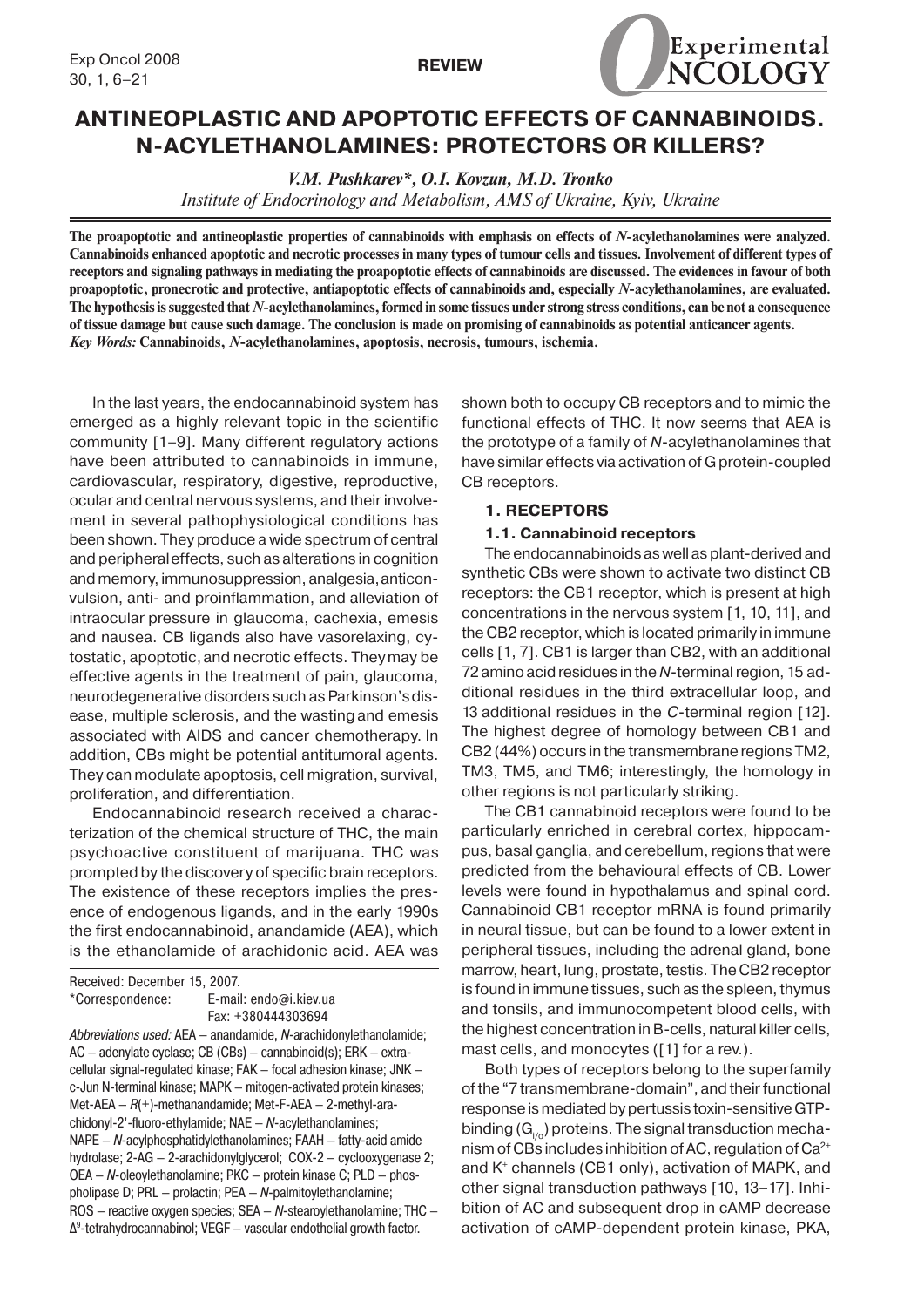which leads to decreased phosphorylation of the  $K^+$ channels. In addition to inhibiting AC, CBs have been shown to stimulate cAMP accumulation possibly via activation of  $\mathsf{G}_{_\mathrm{s}}$  [18].

# **1.2. Vanilloid receptors**

The NAEs are also capable of activating another type of receptor — the vanilloid receptor [9, 19–23]. In particular, AEA is a full agonist for the receptors of another class of bioactive fatty acid amides, the *N*-acylvanillylamines (e.g. capsaicin and olvanil). These sites of action are known as vanilloid receptors of type 1 (TRPV1 — transient receptor potential vanilloid 1) [24].

Since CB1 stimulation may have opposite effects to those caused by TRPV1 stimulation, the presence of CB1 antagonists may enhance the apparent potency of anandamide at TRPV1, and this is important in tissues were the two receptors are co-expressed [20].

The transient receptor potential channel of melastatin type 8 (TRPM8), which is gated by low  $(< 25 °C)$ temperature and chemical compounds, is regulated by PKC-mediated phosphorylation in a way opposite to that observed with the TRPV1 [25].

The finding that the levels of AEA increase in inflamed ileum of rats treated with toxin A, and that subsequently AEA mediates the inflammatory effects of toxin A through a TRPV1-dependent mechanism, represents a typical example of how anandamide can activate TRPV1 under pathological conditions [26].

#### **1.3. Non-CB receptor**

However, both cannabinoids and endocannabinoids were found to affect various physiological functions by mechanisms, which are not dependent on receptor subtypes. Pharmacological and biochemical data suggest the existence of non-CB1, non-CB2 receptors activated *in vitro* by physiologically relevant concentrations of AEA [22, 27]. A novel, non-CB1 cannabinoid receptor has been proposed to mediate the inhibitory effect of cannabinoid agonist WIN 55212-2 on glutamate release in hippocampal pyramidal cells, and this putative receptor might bind also some vanilloid receptor ligands [27].

### **2. METABOLISM**

In their fundamental review, Schmid and colleagues summarized data on *N*-acylethanolamine phospholipids (NAPEs) and NAEs biosynthesis and catabolism [28]. In mammals, NAPEs are formed by a membraneassociated *N*-acyltransferase that transfers the *sn*-1 acyl group of a donor phospholipid to the amino group of ethanolamine phospholipids [4, 28]. NAPE is only present in very small amounts in mammalian tissue. A significant increase in the formation of NAPE and NAE, including AEA, is seen when neurons are exposed to a neurotoxic environment [4, 28].

The formation of NAEs, including the CB receptor ligand AEA, is considered to be catalyzed by NAPE-hydrolyzing phospholipase D-type enzyme abbreviated to NAPE-PLD, which exhibits catalytic properties different from other PLD enzymes.

Some studies had focused on the proposed precursor for anandamide, *N*-arachidonoyl-phosphatidylethanolamine leading to: its quantisation in rat brain, characterization of PLD catalyzing its conversion to anandamide and the enzymatic transfer of an acyl group from the *sn*-1 position of phospholipids to the *N*-position of phosphatidylethanolamine, catalyzed by a Ca2+-dependent *N*-acyltransferase [29]. Further studies identified a calcium-independent PLD activity in brains from NAPE-PLD knockout mice that accepted multiple NAPEs as substrates, including the AEA precursor — NAPE (20 : 4) [30].

The effect of saturated and monounsaturated NAEs on phospholipase A2 (PLA2) activity is dependent on lipid bilayer features. The acyl chain length and the presence of a single double bond are crucial for the enzymatic activity modulation by NAEs. In fact, saturated NAEs with 10 carbon atoms do not affect the PLA2 activity, while NAEs with 12 and 16 carbon atoms largely activate the enzyme [31].

Activation of metabotropic receptors coupled to the phospholipase C (PLC) and diacylglycerol lipase pathway will systematically lead to increases in 2-AG production [16].

Alternative pathway for NAE biosynthesis proceeds through the serine hydrolase-catalyzed double-deacylation of NAPE to generate glycerophospho-NAE, followed by the phosphodiesterase-mediated cleavage of this intermediate to liberate NAE. A heretoforeuncharacterized enzyme alpha/beta-hydrolase 4 as a lysophospholipase/phospholipase B that selectively hydrolyzes NAPEs and lysoNAPEs, was isolated and identified [32].

Termination of the activity of the NAE is principally mediated by the integral membrane enzyme fatty acid amide hydrolase (FAAH) [8, 33, 34]. However, FAAH is an intracellular enzyme, so anandamide must be internalized to be hydrolyzed. Most evidence has pointed to a sodium- and energy-independent transporter operating by facilitated diffusion as the endocannabinoid uptake mechanism. FAAH has been identified as mostly responsible of AEA and, in some cases, 2-AG hydrolysis to arachidonic acid and ethanolamine or glycerol, respectively [35]. FAAH is a protein consisting of 597 amino acids with a high degree of conservation between mouse and human, and it has been cloned from a wide range of species. FAAH-like enzymes have been described in peripheral tissues such as ovaries, uterus, basophils [29]. In the latter cell type, FAAH, unlike the enzyme from brain and neuronal cells, displayed a high affinity toward PEA. The possibility of this being due to the existence of a FAAH isoform needs further investigation. Global metabolite profiling studies of FAAH(-/-) mice have recently identified a second class of endogenous FAAH substrates: the *N*-acyl taurines (NATs). To determine the metabolic and signaling functions performed by NAEs and NATs *in vivo*, a FAAH variant that discriminates between these two substrate classes would be of value [34]. 2-AG hydrolases, known as monoacylglycerol lipases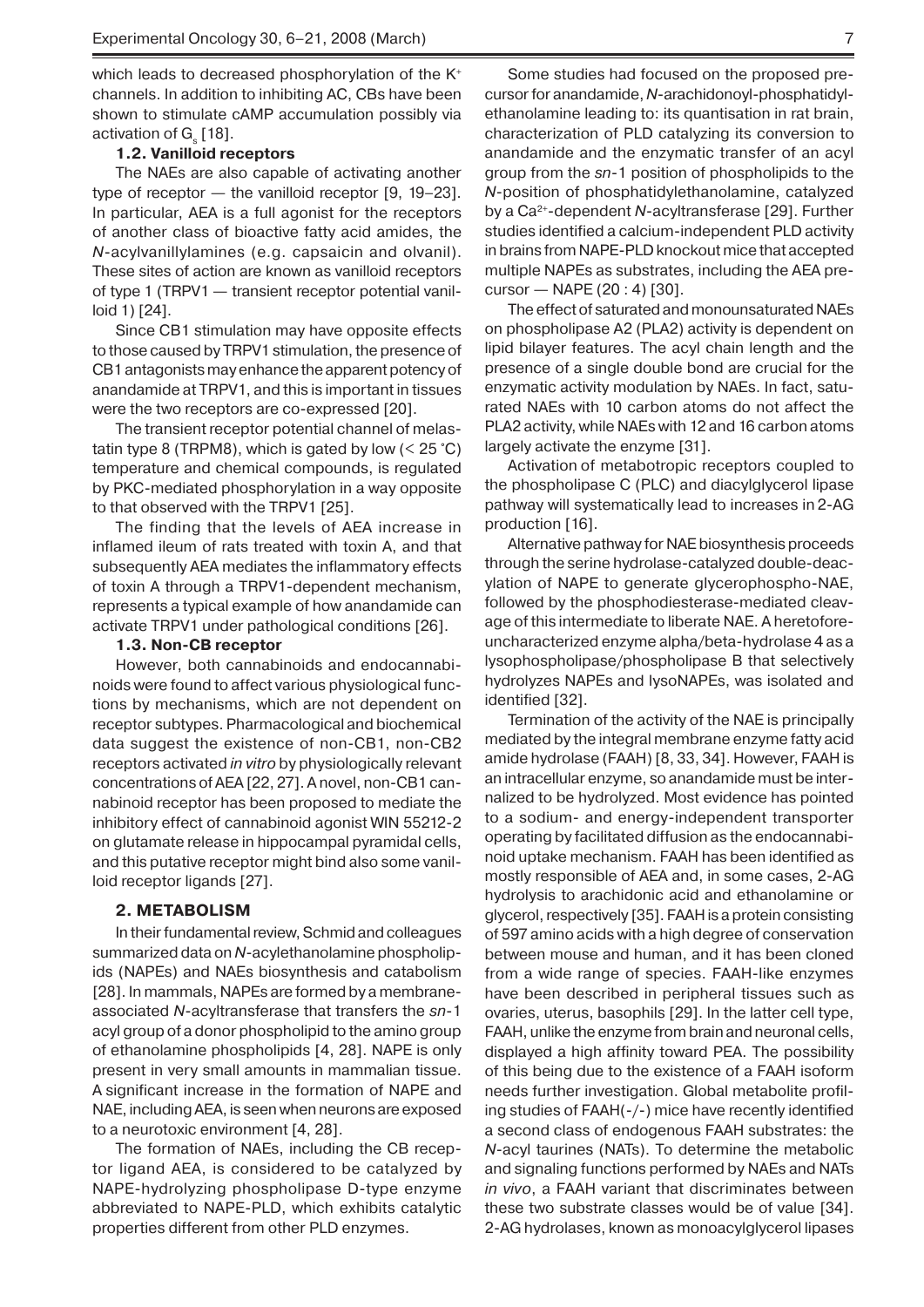(MAGLs), and present in both membrane and cytosolic subcellular fractions, can catalyze 2-AG enzymatic hydrolysis. MAGLs recognize as substrates also other unsaturated monoacylglycerols, which in some cases compete with 2-AG inactivation [16].

Cyclooxygenase 2 (COX-2) is responsible for the metabolism of anandamide into prostaglandin-ethanolamides (PG-EAs) [36, 37].

Regarding the lipoxygenase products of anandamide and 2-AG, they can be formed through the action of 12- and 15-, but not 5-lipoxygenases. The 12-hydroxy-derivative of AEA still binds to CB receptors while the 15-hydroxy-derivative does not, but it inhibits FAAH. Unidentified hydroxy-derivatives of AEA have been suggested to act, like AEA, via vanilloid TRPV1 receptors. The 15-hydroxy-derivative of 2-AG was recently shown to be formed in eukaryotic cells, and its potential biological actions as a peroxisome proliferator-activated receptor α (PPARα), but not PPARγ, agonist was also investigated (rev. in [38]).

# **3. ANTINEOPLASTIC AND CYTOTOXIC EFFECTS OF CANNABINOIDS**

# **3.1. Δ9-tetrahydrocannabinol and other exocannabinoids**

Since first references on antineoplastic action of Δ9-tetrahydrocannabinol (THC) and other CBs on lung adenocarcinoma and L1210 leukemia cells [39, 40], there has been much evidence of cytotoxic, proapoptotic and antineoplastic effects of CBs *in vivo* and *in vitro*. Plant-derived CBs, such as THC, induce apoptosis in human Jurkat leukemia T cells [41], in dendritic cells [42], in macrophages and lymphocytes [43], in human prostate PC-3 cells [44], in transformed murine T cells [45], in splenocytes of C57BL/6 mice [46], in MiaPaCa2 and Panc1 human pancreatic tumour cell lines and in tumour xenografts obtained by s. c. or intrapancreatic injection of MiaPaCa2 cells [47], in EVSA-T, MDA-MB-231, MDA-MB-468, and SKBr3 human breast cancer cell lines [48], in leukemic cell lines CEM, HEL-92, HL60 and in peripheral blood mononuclear cells [49], in C6 glioma cell line [50–54], in primary neurons and hippocampal slices [55]. THC also inhibited glioblastoma tumour cell proliferation *in vitro* and *in vivo* [56]. Treatment of murine tumour cells EL-4, LSA, and P815 with THC *in vitro* results in a reduction in cell viabilityand an enhanced apoptosis [57]. Exposure of rat cortical neurons to THC at a concentration as low as 0.1 mM significantly decreased their survival, and at 5 mM THC after 2 h exposure doubled dead cells compared to a control culture [58]. These data were confirmed by the observation that THC induces morphological degenerative changes in cultured cortical neurons consistent with apoptosis [59]. The neurotoxicity of THC and synthetic CB — WIN 55,212-2, can be due to its ability to increase endogenous extracellular glutamate levels in primary cultures of rat cerebral cortex neurons [60]. The toxicity of THC was confirmed also in the *in vivo* experiments [61].

Cannabidiol, a nonpsychoactive CB of marijuana decreases the viability of U87 and U373human glioma cell lines both *in vitro* and *in vivo* [62]. It caused apoptosis in more than 50% of U87 cell population and 40% of U373 cells. The CBs: THC, cannabidiol, cannabinol and cannabigerol inhibited proliferation of hyperproliferating human keratinocyte cell line [63]. Cannabidiol induced apoptosis in human leukemia cells [64] and inhibited the growth of xenograft tumours obtained by s.c. injection into athymic mice of human MDA-MB-231 breast carcinoma and rat *v-K-ras*-transformed thyroid epithelial cells [65].

# **3.2. Synthetic cannabinoids**

Synthetic CB receptor agonists CP 55,940, WIN 55,212-2 and JWH-015 inhibited proliferation of rat C6 glioma cell [52] and human prostate cells [66]. Cannabinoids HU-210 and JWH-015 induced apoptosis in EL-4 tumour cells [57]. CB1/CB2 agonist WIN-55,212-2 induced apoptosis in androgenresponsive human prostate cells LNCaP [66, 67], in mantle cell lymphoma and malignant B-cell lymphoma [68, 69]. Selective CB2 agonist JWH-133 induced a regressionof tumours xenograft of C6 glioma and human astrocytoma cells [54]. Agonists WIN 55,212-2, JWH-133, HU-210caused apoptosis in nonmelanoma skin tumour *in vivo* and in tumourigenicepidermal cell lines PDV.C57 and HaCa4 *in vitro* [70]. WIN 55,212.2, HU-210, JWH-133 as well as THC induced apoptosis in the human umbilical vein endothelial cells thus inhibiting angiogenesis [71, 72].

## **3.3. Endocannabinoids**

There is much evidence of cytotoxic and antineoplastic effects of endogenous CBs. The best studied endogenous cannabinoid, AEA, inhibited C6 glioma cell proliferation [52], dose-dependently inhibited the proliferation of MCF-7 and of human breast carcinoma EFM-19 cells [73, 74], caused apoptotic effects in human prostatic cancer cells [75], in pheochromocytoma PC12 cells [76–78], in Chang liver cells [79], in dendritic cells [42], in EL-4 murine tumour cells and human leukemiaand lymphoma cell lines Jurkat, Molt-4 and Sup-T1 [57], in cultured rat cortical neurons and cerebellar granule cells [80], in the human umbilical vein endothelial cells [81], in MG63 osteosarcoma cells [82], in mantle cell lymphoma [68]. AEA induced caspase-independent necrosis-like cell death in primary hepatic stellate cells [83]. It is noteworthy that not only tumour cells but also primary hepatic stellate cells are highly sensitive to AEA-induced necrosis [83, 84]. AEA within the pathophysiologic range induced apoptosis of hepatoma cell line and primary hepatocytes [85]. AEA but not 2-AG amount increased during ischemia/reperfusion injury and enlarged infarct zone volume [86].

A metabolically stable analogue of anandamid, 2-methyl-arachidonyl-2'-fluoro-ethylamide (Met-F-AEA), inhibited C6 glioma cell proliferation [52], EFM-19 cell proliferation [74], induced growth inhibition and apoptosis in mantle cell lymphoma and malignant B-cell lymphoma [69], induced apoptosis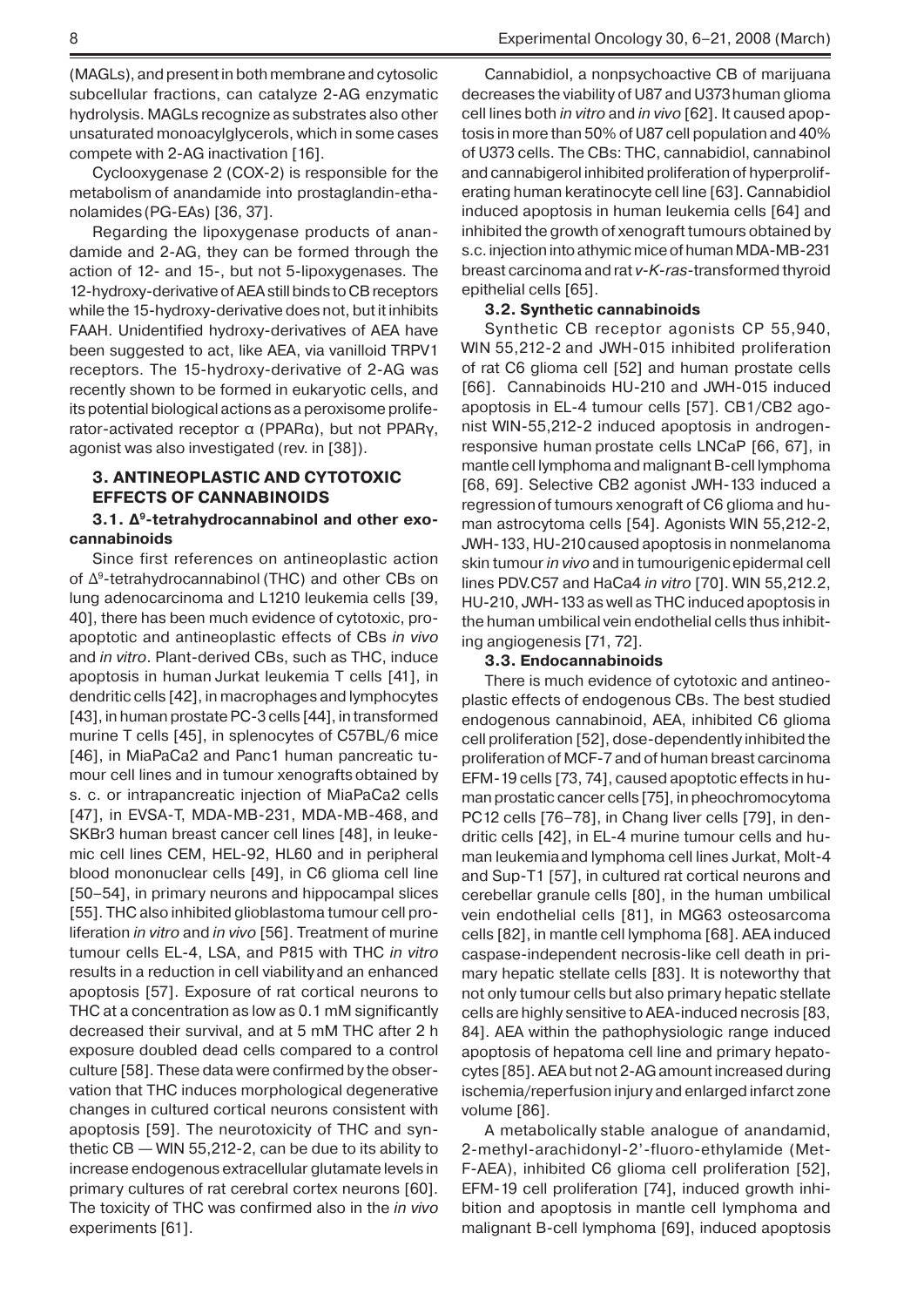in H4 human neuroglioma cells [36, 87], suppresses Ras activity in *K-ras*-transformed FRTL-5 cells *in vitro* and FRTL-5 cell-derived tumours *in vivo* [88].

Endogenous CB1/CB2 receptor ligand 2-AG significantly inhibited rat C6 glioma cell proliferation, reduced the growth of colon cancer, invasion of prostate cancer PC-3 cells, inhibited the proliferation of PRL-responsive human breast cancer cells and prostate cancer DU-145 cells [52, 89–91].

Like AEA, other NAEs also induced apoptosis or necrosis in number of cell lines and tissues. Thus, *N*-stearoylethanolamine (SEA) was almost as effective as AEA in inducing apoptosis in rat glioma C6 cells [6, 92]. *N*-oleoylethanolamine (OEA) in rat glomerular mesangial cell reduced PDGF-induced proliferation by inhibiting sphingosine production [93] and enhanced TNFα-dependent ceramide accumulation followed by DNA fragmentation [94]. In embryonic neurons [95] and neurotumour cells [96] OEA has been reported to potentiate staurosporine-induced ceramide accumulation and apoptosis. OEA also enhanced ceramide-dependent apoptosis in B-lymphocyte cell line, WEHI 231 [97]. The proapoptotic effect of OEA can be explained by inhibition of the ceramidase, enzyme degrading ceramide, which is known as a potent proapoptotic agent [98].

A mixture of NAEs, containing saturated and unsaturated fatty acyls, enhanced apoptosis in human adrenal tumour tissue of adenocarcinoma, aldosteroma, androsteroma, hormonally inactive tumour, pheochromocytoma, fibroma and in adjacent to tumoral conventionally normal tissue of aldosteroma, androsteroma, hormonally inactive tumour and pheochromocytoma [99]. NAE also significantly enhanced proapoptotic effects of colchicine and cytochalasine B in aldosteroma and hormonally inactive tumour. SEA enhanced apoptotic processes in tumour tissue of corticosteroma. The action of high (micromolar) concentration of NAE оn adrenal tumour tissue of aldosteroma caused necrosislike DNA degradation (Figure) [100]. It is worth noting that labelled PEA incorporated mainly in adrenal tissue [101] that makes adrenal tumours suitable target for NAE treatment. SEA inhibited growth and decreased the volume of metastasis of Lewis carcinoma [102]. The effects of NAEs on the growth of various cancer cell lines *in vitro* and accumulation of NAE and their precursor phospholipids in various human tumours and some adjacent unaffected tissues was reviewed [103]. PEA and AEA quantity increase after focal cerebral ischemia and synergistically enhance microglial cell motility, and can thus participate in the propagation of focal cerebral ischemia-induced inflammation within the CNS [104].

NAEs can cooperate with AEA in apoptosis. OEA acts as an enhancer of AEA cytostatic effects on human breast carcinoma EFM-19 cells through competitive inhibition of its degradation [73]. PEA also enhanced the AEA-induced, CB1 receptor-mediated, antiproliferative effect in human breast cancer cells, possibly due to downregulation of the FAAH expression and positive modulation of VR1-mediated effects of AEA [24, 105].



**Figure.** Effect of different NAE (18 : 0) concentrations on DNA fragmentation in aldosteroma tissue. M — marker (100– 1000 b. p.),  $1 -$  control,  $2 -$  NAE ( $10^{-8}$  M),  $3 -$  NAE ( $10^{-6}$  M),  $4 - NAE(10^{-4} M)$ 

NAE are likely to exert destructive effects through their metabolites — ethanolamine, fatty acids and products of their further metabolism [33, 106, 107]. The toxicity of saturated fatty acids in different tissues and cells was well documented, although mechanism of induced apoptosis should be elucidated. Palmitate induces apoptosis via a direct effect on mitochondria with concomitant reduction of mitochondrial transmembrane potential followed by an increase in the production of ROS in 2B4.11 T cell hybridoma cell line and human hepatoblastoma cell line [108, 109]. Palmitate-induced apoptosis in neonatal rat cardiomyocytes was associated with a release of cytochrome C from mitochondria and a subsequent loss of mitochondrial membrane potential, however, no ROS involvement was observed [110]. It was shown that palmitate incorporates into ceramide and induces apoptotic DNA fragmentation in astrocytes [111]. The involvement of ceramide in apoptosis induced by saturated free fatty acids (palmitic and stearic) was shown in rat testicular Leydig cells [112]. On the other hand, apoptosis induced by saturated fatty acid appeared to be ceramide-independent in liver and Chinese hamster ovary cells [113, 114]. In CHO cells palmitate increased ceramide synthesis but palmitate-induced apoptosis occurs via generation of ROS [113]. In hepatic cells, fatty acids toxicity was mediated by TNF-α [115].

It is noteworthy that the amount of NAEs with most apoptogenic fatty acids is abundant in stressed tissue. Thus, the cortex and hippocampus of mice contained OEA (20%), PEA (53%) and SEA (14%) of total NAEs [116].

Another mechanism of destructive action of NAE upon membrane bilayer may involve activation of phospholipase A2 [30] with subsequent formation of lysophosphatidates toxic for cell.

#### **3.4. Angiogenesis and metastasis inhibition**

Сannabinoid receptor activation inhibits tumour growth, angiogenesis and metastasis formation [117]. Synthetic CBs inhibited angiogenesis in C6-cell gliomas, changing blood vessel morphology and inhibiting human umbilical vein endothelial cells migration. These processes were CB1/CB2-dependent and were attended by a decrease in the expression in the tumours of proangiogenic factors VEGF, angiopoietin-2 and matrix metalloproteinase-2 (MMP-2). The activity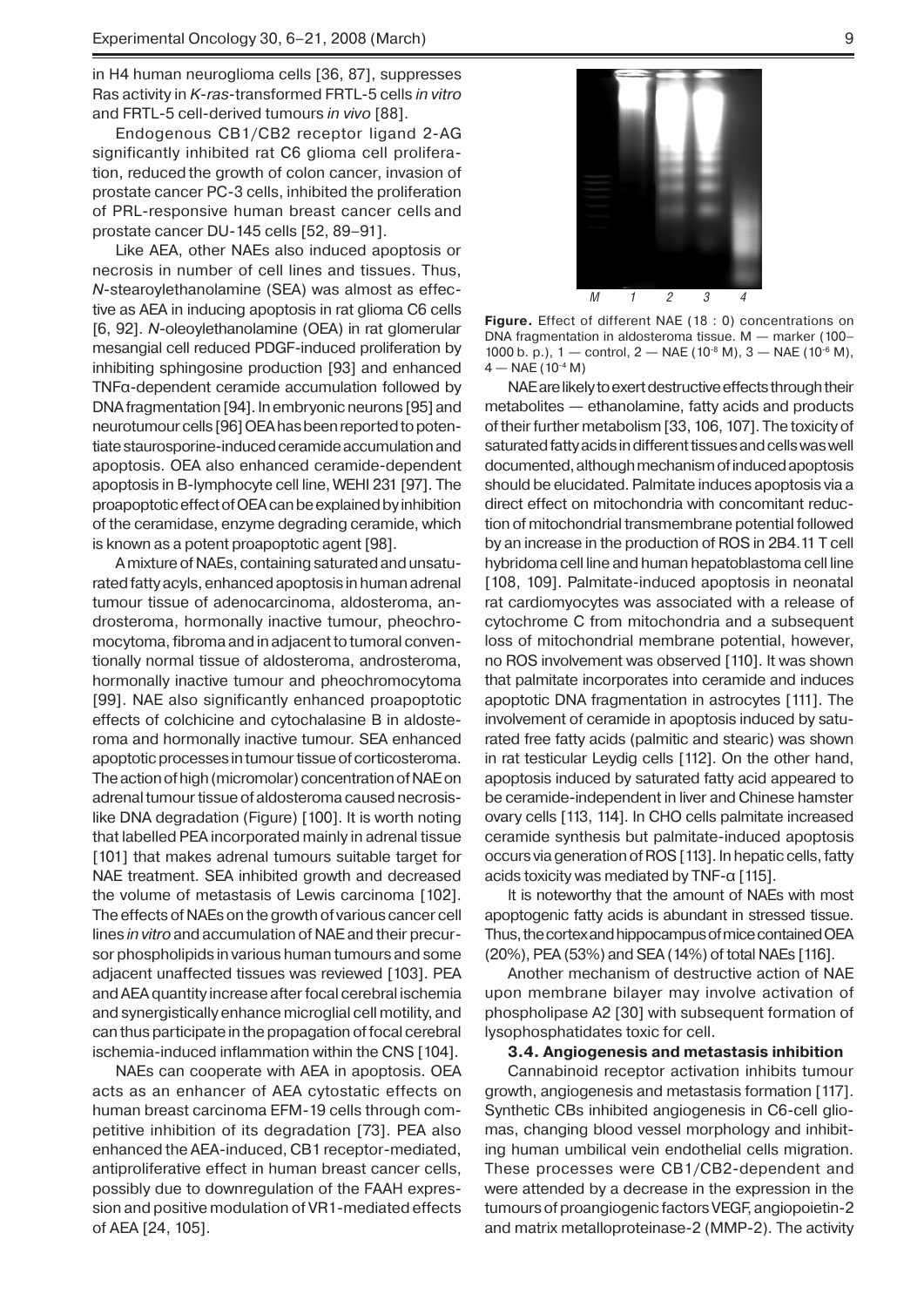of ERK is necessary for CB inhibition of cell migration [71]. WIN 55,212-2 and JWH015 inhibited the VEGF production in mouse gliomas and in cultured cells of rat C6 glioma, in human U373 MG astrocytoma, mouse PDV.C57 epidermal carcinoma, and human ECV304 bladder cancer epithelioma [72]. DNA array analysis showed that JWH-133 administration altered the expression of 10 genes related to the VEGF pathway, and among them CB treatment lowered the expression of VEGF-A, VEGF-B, the subunits of hypoxia-inducible factor-1 — HIF-1 $\alpha$  — the major transcription factor involved in VEGF gene expression [72]. Intratumoral administration of the THC to patients with glioblastoma multiforme decreased VEGF levels and VEGFR-2 activation in the tumours. The sphingolipid messenger ceramide is involved in the regulation of VEGF inhibition by CBs [72]. CB1/CB2 agonist WIN-55,212-2 and selective CB2 agonist JWH-133 induced growth inhibition of malignant epidermal xenograft tumours, increasing number of apoptotic cells. This was accompanied by an impairment of tumour vascularization, and decreased the expression of proangiogenic factors VEGF, placental growth factor, and angiopoietin-2. CBs also decreased the levels of EGF-R mRNA in tumours [70]. Met-F-AEA inhibited bFGF-stimulated endothelial cell proliferation, and induced apoptosis, via CB1 receptor [118]. The study of signaling pathways involved in angiogenesis showed that Met-F-AEA inhibited bFGF-induced ERK phosphorylation and activity of MMP-2. P38 MAPK evidently triggered proapoptotic pathways [118]. WIN-55, 212-2 treatment with human prostate cells LNCaP resulted in apoptosis induction and a decrease in VEGF [66]. In human breast cancer cells MDA-MB-231 and in murine breast cancer cell line TSA-E1 an Met-F-AEA inhibited migration of breast cancer cells and significantly reduced the number and dimension of metastatic nodes. CB decreased tyrosine phosphorylation of both FAK and Src. Authors supposed that inhibition of tumour cell invasion and metastasis occurred via modulating of FAK phosphorylation [119]. Cannabidiol reduced lung metastases deriving from intrapaw injection of MDA-MB-231 cells [65]. The inhibitory effect of AEA on both tumour SW 480 colon carcinoma cells and T-lymphocyte migration was reported. Specific inhibition of tumour cell migration via CB1 might be a selective tool to prevent metastasis formation without depreciatory effects on the immune system of cancer patients [120]. SEA decreased the volume of metastasis of Lewis carcinoma [102]. HU-331, quinone derivative of cannabidiol, effectively inhibited angiogenesis by inducing apoptosis in vascular endothelial cells [121].

Thus, antineoplastic properties of CBs make them promising agents for tumour therapy [2, 122]. Phase I trial in which nine patients with recurrent glioblastoma multiforme were administered with THC intratumorally, showed positive results [56]. There are also evidences that the endocannabinoid AEA and different synthetic CBs inhibit P-gp activity *in vitro* via a CB receptor-independent mechanism [123] that make them suitable for use in combination with other antineoplastic agents.

# **4. MECHANISMS OF CANNABINOID-INDUCED APOPTOSIS**

# **4.1. Involvement of receptors**

There are a number of evidences in favour of CB and other receptors mediating the apoptotic processes. CB receptor activation induces apoptosis of skin tumour cell [70]. Activation of CB1/CB2 receptors decreased growth, proliferation, angiogenesis and metastasis, and increased apoptosis of melanomas in mice [124]. Blockade of CB1 receptor decreased NMDA-induced excitotoxicity in the ipsilateral forebrain by reducing the infarction area and the number of cortical degenerating neurons [125].

The role of CB receptors in THC-induced cell death is still controversial. Early reports pointed to an unidentified CB receptor-independent mechanism [44, 53]; further investigations have shown that both CB1 and CB2 receptors can contribute to cytotoxic effect of THC [50] although in an unclear manner. In cortical neurons, THC triggered cell death mainly through a receptor-mediated mechanism [59]. In dendritic cells, the involvement of CB1 and CB2 receptors in THC-induced apoptosis has been proved. THC binds to both CB1 and CB2 with similar affinities. Gi/Go proteins are partially involved in the induction of apoptosis by THC [42]. The participation of CB1 and CB2 receptors and G proteins in THC-induced apoptosis was shown on Jurkat leukemic cells [41, 126], in culturing thymocytes [57], in met-AEA- and Win 55,212-2-induced apoptosis in mantle cell lymphoma and B-cell lymphoma [69]. THC and WIN-55,212.2, HU-210, JWH-133 induced apoptosis in the human umbilical vein endothelial cells via CB2 or both CB1/CB2 receptors [71, 72]. Synthetic CB receptor agonist WIN-55,212-2 acts through activation of both CB1 and CB2 receptors in human prostate cells [66]. JWH-133 mediates its effects in rat glioma C6 cell line via CB2 but not the CB1 [54]. The antiproliferative effect of cannabidiol was also dependent on CB2 receptor activation in culturing splenocytes [57] and in U87 and U373human glioma cell lines [62]. CB1, VR1 vanilloid receptors and Gi/Go proteins were not involved in glioma cells cannabidiol-induced apoptosis [62].

Proapoptotic effects of the AEA and 2-AG upon C6 cells are realized via a mechanism involving combined activation of both vanilloid and to lesser extent CB receptors [52]. In human endothelial cells, AEA also induces apoptosis via VR1 [81]. In human neuroblastoma CHP100 and lymphoma U937 cells, AEA triggered apoptosis via vanilloid receptors whereas CB-receptor-signaling caused protective effect against apoptosis [127]. AEA-enhanced ischemia injury and infarction volume was mediated by CB1 receptors [86].

The endogenous C18 *N*-acylethanolamines — *N*-linolenoylethanolamine (18 : 3), *N*-linoleoylethanolamine (18 : 2), OEA (18 : 1), but not SEA (18 : 0) activated the native vanilloid receptors (TRPV1) in rodent blood vessels and the cloned hTRPV1 expressed in HEK293 cells [21] that suggest proinflammatory action of these NAEs. SEA binds to special sites on rat C6 glioma cells distinct from CB or vanilloid receptors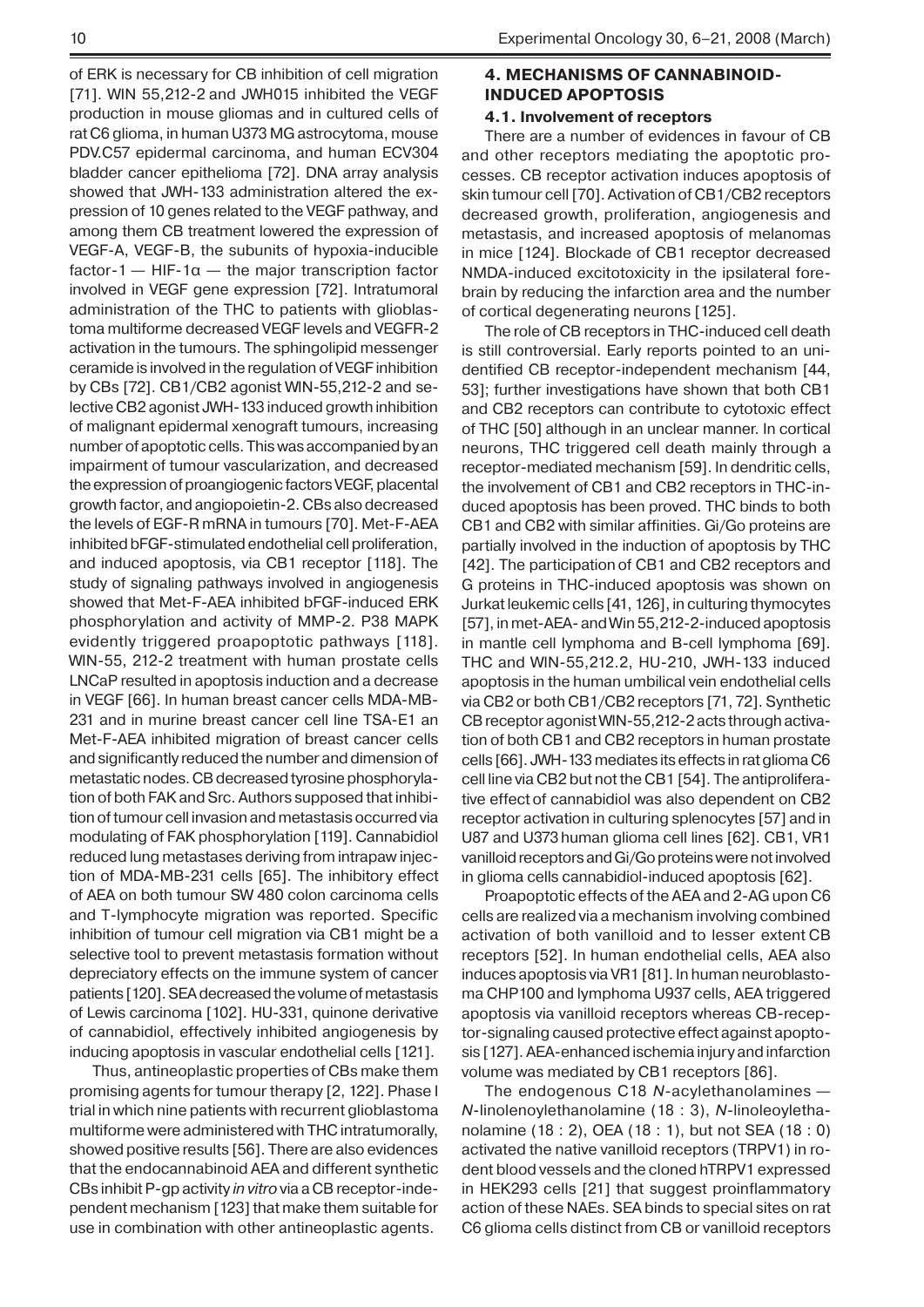but an antagonist of vanilloid receptors partly inhibited SEA binding [92].

In contrast to these findings, CB receptors (CB1, CB2)and vanilloid receptor VR1 apparently were not involved in met-AEA-induced apoptosis in H4 human neurogliomacells [36], and AEA-induced necrosis in primary hepatic stellate cells [83], in leukemic cell lines CEM, HEL-92, HL60 [49], in cultured rat cortical neurons and cerebellar granule cells [80], in hepatoma cell line and primary hepatocytes [85], in PC12, HL60, C6, Neuro-2a, CHO, HEK, SMC and Jurkat cells [128]. Effects of NAEs containing saturated fatty acyls also can be mediated via non-receptor mechanisms [129, 130].

Thus, the role of receptors in the triggering of apoptosis is not unequivocally definite. Evidently, participation of receptors in CB effects depends on tumour type, cell line, and tissue studied.

#### **4.1.1. Lipid rafts**

Perhaps lipid rafts can play a significant role in endocannabinoid- and especially NAE-induced apoptosis. In rat glyoma C6 cells a raft disruptor - methyl-βcyclodextrin (MCD) — reduces AEA-induced apoptosis [131]. Lipid rafts evidently control CB1 receptors, but not CB2 receptors, in immune and neuronal cells [7]. In primary hepatic stellate cells, MCD inhibited AEA binding, blocked ROS formation and intracellular Ca<sup>2+</sup> increase, thus preventing necrosis [83]. Lipid rafts are involved also in AEA-induced apoptosis in Chang liver cells [79]. The AEA-induced cell death in PC12, C6, Neuro-2a, CHO, HEK, SMC, Jurkat and HL-60 cells was independent on CB1/CB2 or VR1 activation, but was completely blocked by MCD, thus indicating lipid rafts involvement in this process. MCD also blocked AEA-induced ROS generation and p38 MAPK/JNK activation [128]. Furthermore, cholesterol, present in the cell membrane and especially in lipid rafts plays an important role in AEA-induced apoptosis of hepatocytes, possibly functioning as AEA receptor [85].

The role of lipid rafts in endocannabinoid signaling and apoptosis triggering was reviewed and analyzed recently [132, 133].

### **4.2. Intracellular signaling**

MAPK-dependent signaling obviously plays the essential role in the triggering of apoptosis by CBs. AEA treatment resulted in the activation of p38 MAPK, JNK, and p44/42 ERK1/2 in PC-12 cells [77], but only p38 and JNK are involved in the apoptosis, as well as upstream kinase - ASK1. The activation of ASK1, p38 MAPK, and JNK is accompanied by cytochrome C release from the mitochondria and caspase activation, suggesting that AEA triggers a mitochondrial-dependent apoptotic pathway. AEA initiated phosphorylation of JNK and p38 MAPK in human umbilical vein endothelial cells [81]. AEA-induced apoptosis in Chang liver cells involved activation of p38 MAPK and JNK pathway, with subsequent increase in c-Jun, JunB levels and transcriptional complex AP-1 DNA-binding activity [79]. The AP-1 transcriptional targets, FasL and Bim, also increased during AEA treatment, accompanied by an increase of the Bax and truncated

Bid levels, activation of caspase-3 and caspase-6 [79]. In hepatoma cell line and primary hepatocytes, AEAinduced cell death was preceded by G0/G1 cell-cycle arrest, activation of p38 MAPK and JNK, and inhibition of Akt-dependent survival pathways [85]. In human osteosarcoma MG63 cells, AEA triggered apoptosis via Ca<sup>2+</sup>-enhanced Ca<sup>2+</sup> influx and Ca<sup>2+</sup> release with concomitant p38 MAPK activation. Phosphorylation of p38 MAPK subsequently activated caspase-3. Although AEA induced expression of ERK, JNK and p38 MAPK, first two kinases apparently were not involved in the apoptosis [82]. The same results were obtained on human leukaemia cells, where CB2 receptor stimulation induced caspase activation and apoptosis via p38 MAPK activation [134], and in lymphoma cell where met-AEA and Win 55,212-2 induced growth inhibition and apoptosis through phosphorylation of p38 MAPK [69]. In H4 human neuroglioma cells met-AEA caused a biphasic activation of the p38 MAPK and p42/44 ERK1/2 followed by ceramide synthesis [135].

AEA also inhibited IKKs, with subsequent inhibition of NF-κB bindingto DNA, and NF-κB-dependent transcription in A549 lung adenocarcinoma cells [136]. The IKK and its downstream transcription factor NF-κB are the key regulators of genes involved in the inflammatory response and in survival from apoptosis [137].

THC induces apoptosis in leukemic cells by suppression of the Raf-1/MEK/ERK/p90RSK survival pathway that causes partial dephosphorylation and translocation of proapoptotic Bad to mitochondria [41]. THC also decreased the phosphorylation of Akt with no effects on apoptosis. No changes in phosphorylation of p38 MAPK and JNK were observed. ERK inactivation was also showed in other human tumour celllines - Molt4, Hut78,and SupT1 [41]. On the other hand, ERK activation mediated THC-, WIN-55,212.2-, HU-210- and JWH-133-induced apoptosis as well as inhibition of cell migration of the human umbilical vein endothelial cells. No effects of protein kinase A, protein kinase C or the p38 MAPK were observed [71]. Although the role of PKA in antiproliferative CB signaling is undeciphered, inhibition of PKA activity by 2-AG may be one of the inhibition effects on androgen-independent prostate cancer cell invasion [91]. In cortical neurons, THC induces apoptosis through CB1 receptors and JNK activation [58, 138]. It is possible that this process involves p53 suppressor protein [139].

In dendritic cells, THC initiated apoptosis using both death receptor and mitochondrial pathways. THC treatment induced cleavage of caspase-8, -9, and -2, cleavage of Bid and cytochrome C release [42]. The ERK1/2, p38 MAPK, JNK, and PI3K pathways apparently were not involved in THC-induced apoptosis as opposed to NF-κB. cDNA microarray analysis showed that several apoptotic genes were significantly up-regulated in THC-treated dendritic cells when compared with control cells, and most of these genes showed NF-κB binding site in their promoter, suggesting that NF-κB may act as a proapoptotic molecule in THC-induced apoptosis [42]. In leukemic cell lines,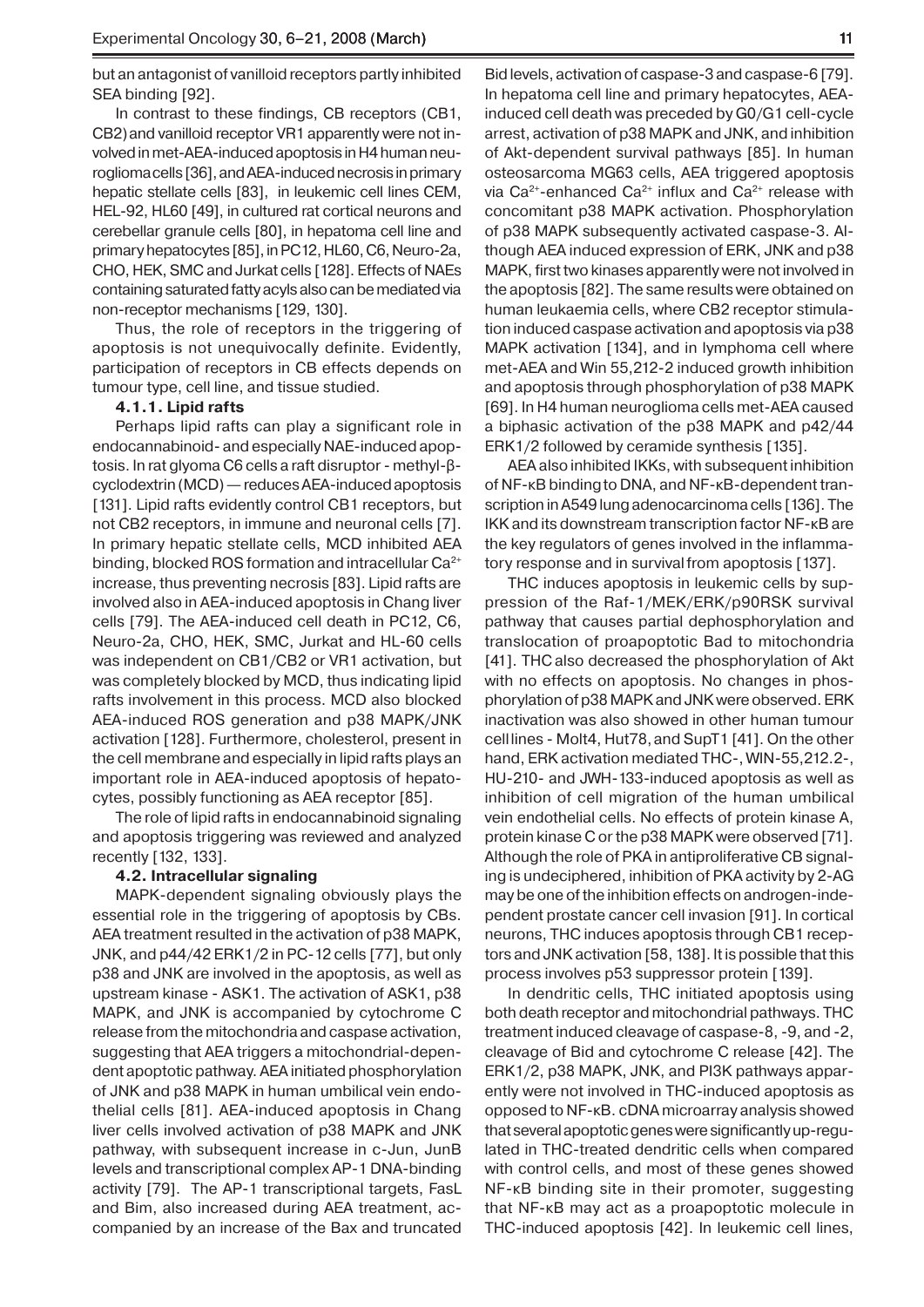THC induced expression of genes in the Ras/MAPK pathway but did not increase the p53 expression [49]. There were no significant changes seen in genes involved in ceramide metabolism. THC caused ERK inactivation by dephosphorylation perhaps because of overexpression of *DUSP6* gene, encoding dual specificity phosphatase-6/MAPK phosphatase-3 and a decrease in MEK2 expression [49]. On the contrary, synthetic cannabinoid JWH-133 induces apoptosis via ERK activation and ceramide synthesis *de novo* [54]. Experiments with two subclones of C6 glioma cells in culture showed that CBs signal apoptosis by a pathway involving CB receptors, sustained ceramide accumulation and Raf1/ERK activation [50]. These data are confirmed by observation of sustained up-regulation of ERK1/2 and inhibition of PI3K/Akt pathways in WIN-55,212-2-treated human prostate cancer cells, both androgen-responsive LNCaP and androgen-independent PC3 [67]. WIN-55,212-2 activated in these cells the classical apoptotic pathway through Bax upregulation, a decrease in Bcl-2 expression, increase in AIF, caspase-3 activation, and PARP cleavage [67]. ERK activation mediates prominent effect on cell cycle regulatory machinery: an induction of p53 and CDK inhibitor p27/KIP1; down-regulation of cyclins D1, D2, E; decrease in the expression of CDKs 4/6, and CDK2; decrease in protein expression of pRb; down-regulation of E2F(1–4); decrease in the protein expression of DP1 and DP2 and, as a result, an arrest of the cells in the G0/G1 phase of the cell cycle [67]. Antitumour effect of Met-F-AEA was associated with a strong decrease in Ras activity in thyroid epithelioma [88], which suggests inhibition of proliferative pathways. The effect of Met-F-AEA on thyroid tumour cells FRTL-5 was due to the arrest of the cell cycle at the G0/G1 phase, associated with a significantreduction the quantity of cells in the S phase [88]. In human breast cell, THC decreased the total levels of Cdc2 and enhanced levels of p21WAF, a CDK inhibitor causing G2/M arrest, and cell cycle arrest was associated with apoptosis. At a lower concentration, THC increased the number of cells in the G0/G1 compartment and, in parallel, decreased the number of cells in S phase [48]. CBs proapoptotic and antiproliferative action on melanoma cells was due, at least in part, to cell cycle arrest at the G1/S transition via inhibition of the Akt and dephosphorylation of the pRb [124]. The antiproliferative effect of the AEA on human breast cancer cells, MDA-MB-231 is also mediated by cell cycle arrest. Met-F-AEA, induces an S phase arrest correlated with Chk1 activation, Cdc25A degradation, and Cdk2 activity suppression [140].

### **4.2.1. Ca2+**

Ca<sup>2+</sup>-signaling evidently plays a significant role in CB effects. The ability of CBs, and AEA primarily, to modulate the P-type high-voltage-activated calcium currents and other types of  $Ca^{2+}$  channels, such as voltage-dependent Ca<sup>2+</sup> channels (VDCCs), voltage-gated L, N, and  $P/Q Ca<sup>2+</sup>$ -currents  $[1, 141]$ , is well known.

AEA increased  $Ca^{2+}$  levels and caused  $Ca^{2+}$ -dependent cell death in canine kidney cells [142], in human neuroblastoma CHP100 and lymphoma U937 cells  $[127]$ . Ca<sup>2+</sup> increase depends on both extracellulal ion concentration, and intracellular store mobilization. PKC and AC may play negative role in Ca<sup>2+</sup>-mediated cell death [142]. In both rat cortical neuronal and cerebellar granule cells apoptosis was associated with changes in mitochondrial membrane potential and increased levels of intracellular Ca<sup>2+</sup> [80]. SEA exerts proapoptotic effects on rat C6 glioma cells through an increase in intracellular calcium, activation of the arachidonate cascade, and mitochondrial uncoupling [92].

Interestingly, in human embryonic kidney 293 cells and in cultured hippocampal neurons only WIN55,212-2, but not THC,HU-210, CP55,940, 2-AG, met-AEA, and cannabidiol, increased intracellular calcium. This increase was independent on  $G_{i\alpha}$ , and was mediated by  $G<sub>a</sub>$  G proteins and phospholipase C [143]. This is another evidence that in different cell types CB effects can use different signaling mechanisms.

### **4.2.2. Ceramide**

Ceramide is a membrane sphingolipid that can be generated by ceramide synthase, a key enzyme involved in *de novo* sphingolipid biosynthesis or, alternatively, ceramide can be formed as a result of sphingomyelin hydrolysis by sphingomyelinases.

Recent investigations indicate that several actions of CBs, such as inhibition of cell growth, effects on energy metabolism, stimulation of ketogenesis and glucose metabolism, are mediated through accumulation of the lipid second messenger ceramide [144] for rev.

Structurally the ceramide and NAE molecules are close enough [145], and OEA is known as a potent inhibitor of the ceramidase  $[98]$  - an enzyme that metabolizes ceramide, involved in the regulation of apoptosis [146].

As mentioned above [50, 54, 135], ceramide is implicated in proapoptotic action of CBs. Incubation of MiaPaCa2 and Panc1 human pancreatic tumour cell lines with THC led to sustained ceramide accumulation, indicating that synthesized ceramide is involved in THC-induced apoptosis of pancreatic tumour cells [47]. *De novo* synthesized ceramide has been implicated in CB receptor-mediated apoptosis induced by THC in glioma cells [50, 52, 54, 144, 147]. In C6.9 glioma cells, THC stimulated sphingomyelin hydrolysis. THC and *N*-acetylsphingosine — a cell-permeable ceramide analogue — induced apoptosis in several transformed neural cells but not in primary astrocytes or neurons [53]. CB2 receptor-dependent stimulation of ceramide biosynthesis was necessary for caspase activation and apoptosis in human leukemia Jurkat cells [126]. The apoptosis was developed via mitochondrial pathway with cytochrome C release and loss of mitochondrial membrane transmembrane potential, although caspase-8 activation was also observed.

Ceramide may be involved in AEA-induced apoptosis because the selective inhibitor of its biosynthesis fumonisin B1 significantly inhibited the endocan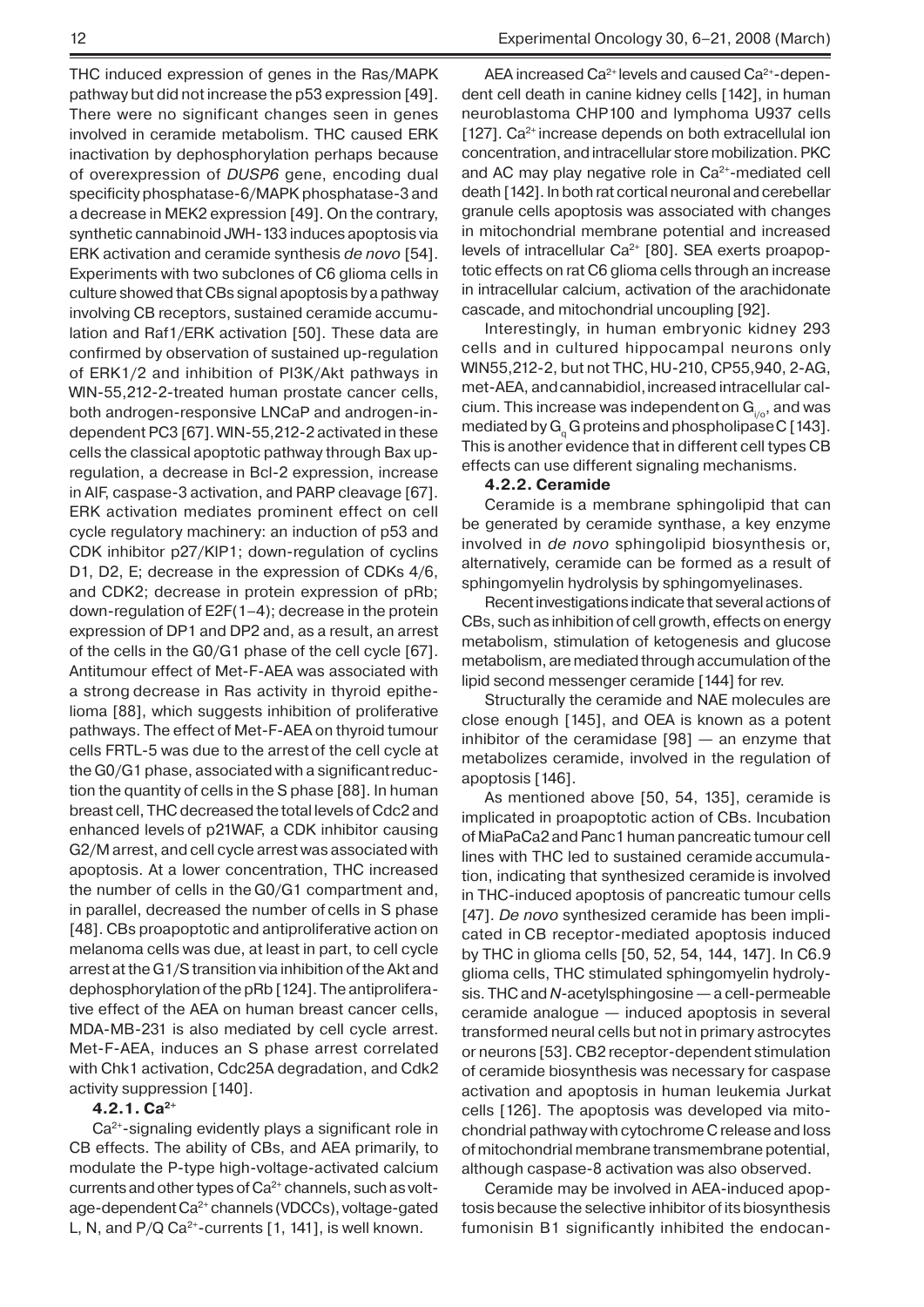nabinoid effect upon C6 cells [52]. AEA effects were also mediated by production of ceramide in Chang liver cells [79]. In mantle cell lymphoma and B-cell lymphoma, met-AEA and Win 55,212-2 induced apoptosis via consequent accumulation of ceramide, phosphorylation of p38 MAPK, depolarization of the mitochondrial membrane, and caspase activation [69]. In H4 human neuroglioma cells met-AEA increased in intracellular ceramide level [135]. The activation of the p38 MAPK and ERK1/2 was necessary for met-AEA effects [135]. OEA enhanced accumulation of long-chain ceramide and potentiated the apoptosis induced by C6-ceramide [148]. Addition of OEA to cell cultures increased the endogenous level of ceramide and stimulated apoptotic processes [5, 94–97, 149].

The involvement of ceramide in the process of VEGF inhibition by WIN-55,212-2 in cultured glioma cells and in mouse gliomas was shown [72].

Recent studies also demonstrated that ceramide directly participates in the regulation of cardiac function. The sphingomyelin-ceramide signaling pathway was activated by myocardial ischemia/reperfusion *in vivo*, and hypoxia/reoxygenation *invitro* activated sphingomyelinase to produce ceramide (for rev. see [150]). Exogenous cell-permeable ceramide has been shown to induce cardiomyocyte apoptosis *in vitro*, which contributes to myocardial ischemia/reperfusion injury. In addition, the ceramide metabolite sphingosine in adult mammalian cardiac myocytes inhibited the intracellular Ca<sup>2+</sup> mobilization, facilitating the development of ischemia/reperfusion injury. Ceramide-mediated signaling is a novel mechanism underlying endothelial dysfunction associated with overproduction of cytokines during ischemic heart disease [150].

On the other hand, inhibitors of serine-palmitoyltransferase and ceramide synthase, as well as inhibitors of acid and neutral sphingomyelinase, had no effect on the cellular effects of cannabidiol in U87 glioma cells [62]. There was no involvement of ceramide in cannabidiol-induced apoptosis, thus suggesting that the cannabidiol mechanism is clearly different from that described for THC and AEA [52].

Overall, data analysis shows that CB receptors are coupled to the generation of the lipid second messenger ceramide via two possible pathways: sphingomyelin hydrolysis and ceramide synthesis *de novo*. Sustained ceramide accumulation in tumour cells mediates CBinduced apoptosis, as evidenced by *in vitro* and *in vivo* studies [122, 151]. This effect in glioma cells seems to be due to the ceramide activation of the ERK cascade and the inhibition of Akt pathway [3, 122, 151].

## **4.2.3. COX-2**

Besides a stimulatory action on the expression of a variety of proinflammatory mediators, ceramide has been reported to induce COX-2 expression — another possible mechanism of apoptosis induction. It involves activation of COX-2, but not COX-1, and prostaglandin E<sub>2</sub> synthesis. Met-AEA enhances COX-2 expression in human neuroglioma cells [36, 37, 135, 152] with following prostaglandin  $\mathsf{E}_{\mathsf{2}}$  synthesis [135]. Met-AEA-induced

COX-2 expression in neuroglioma cells was mediated by ceramide synthesis and subsequent activation of p38 and p42/44 MAPK pathways [135]. AEA inhibited the growth and induced cell death (neither apoptosis nor necrosis) of colorectal carcinoma cell lines with high (HT29) and moderate (HCA7/C29) COX-2 expression, but had little effect on the low COX-2 expressing cell line SW480. AEA-induced cell death was partially COX-2-dependent, mediated via metabolism of anandamide by COX-2, rather than its degradation into arachidonic acid and ethanolamine. It is interesting that prostaglandin-ethanolamides PGE2-EA and PGD2-EA induced classical apoptosis [153]. Hippocampal neuronal death caused by THC also was associated with an increased production of PGs. [55].

#### **4.2.4. Oxidative stress**

AEA-induced apoptosis in Chang liver cells involved oxidative stress [79]. Sarker et al. showed that AEAinduced increase in intracellular superoxide levels caused apoptosis in PC-12 phaeochromacytoma cells [76]. AEA raised intracellular superoxide level in C6, Neuro-2a, CHO, HEK, SMC, Jurkat and HL-60 cells [128], increased susceptibility to oxidative stressinduced hepatocyte damage [85]. Antiproliferative effect of AEA and 2-AG was completely blocked by incubation of the C6 glioma cells with the antioxidant α-tocopherol, and greatly reduced with the cellpermeable calpain inhibitor calpeptin. These data pointed out the important role of calpain activation and, especially, oxidative stress in the antiproliferative action of CBs [52]. Oxidative stress may play key role in the glioma cell death. Massi et al. hypothesized that the effect of cannabidiol could be attributed to ROS production that can mediate the cell death in human glioma cells [62]. This assumption was confirmed by the finding that in primary hepatic stellate cells AEA induced necrosis via ROS formation, and an increase in intracellular  $Ca^{2+}$  [83]. SEA inhibited growth and quantity of metastasis of the Lewis carcinoma perhaps due to decreasing the antioxidant activity [102]. Monounsaturated OEA enhanced fatty acid oxidation in skeletal muscle strips, dissociated hepatocytes, and primary cardiomyocyte cultures by activating the nuclear receptor PPAR-α [154].

The cytotoxic effects of NAE can be the result of the lipoxygenase activity that catalyzes the conversion of polyunsaturated fatty acids into conjugated hydroperoxides with proapoptotic properties [106]. NAE metabolites — saturated fatty acids and products of their oxidation — can cause destructive action through ROS generation [108, 109, 113].

Ceramide induced apoptosis of human papilloma virus cervical cancer cells, which was associated with an increase in ROS and nitric oxide production, a loss in mitochondrial membrane potential, an increase in NFκB translocation, and a decrease in reduced glutathione concentration [155].

Other experiments indicate on both antioxidative and prooxidative effects of PEA. The antioxidative effect is obtained at low PEA concentrations (0.01 and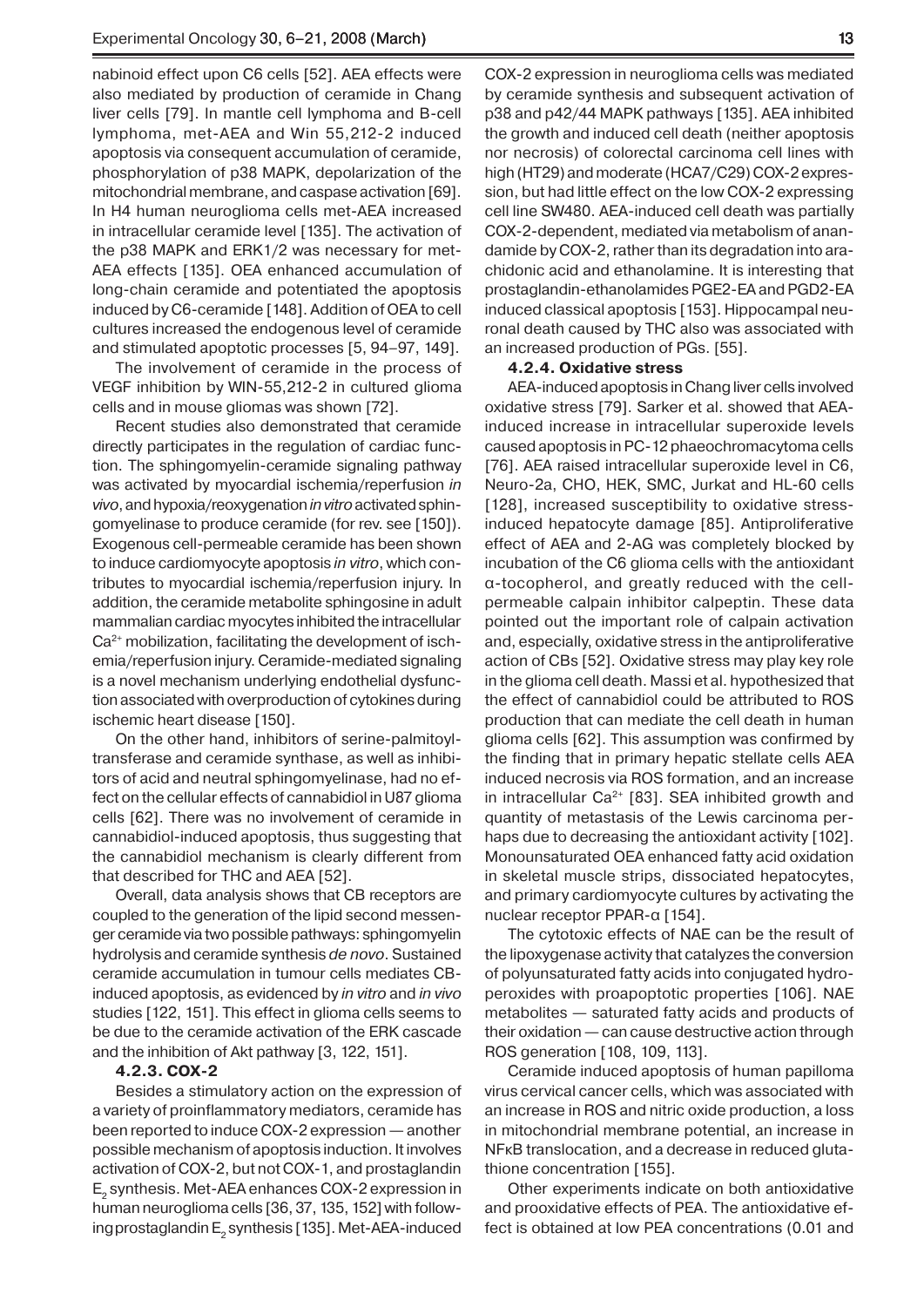$0.1 \mu$ M), while the prooxidative effect is obtained at a higher PEA concentration (1 μM) [156]. The elevation in the levels of ROS during low serum-induced apoptosis is not affected by AEA [157]. AEA and OEA can even decrease ROS formation through inhibitory effects of these NAEs on the respiratory chain in rat heart mitochondria [158].

#### **4.2.5. Other signaling mechanisms**

AEA and other CBs induce NO generation in different tissues. AEA effects on endothelial cells may lead to vasodilatation through a CB1-mediated increase in NO [159]. AEA and HU-210 stimulated NO production in cultured human umbilical vein endothelial cells [127]. AEA and 2-AG stimulated the nitric oxide synthase (NOS) activity [141]. AEA and met-AEA induce acute release of NO that was paralleled by a 2-fold increase in cGMP tissue levels [23]. AM404, an inhibitor of AEA uptake, completely prevented the overproduction of NO and the overexpression of nNOS, inhibited the increase in TNFα and in the ratio bax/bcl-2 expression [160]. Although there are no direct connections between CB-induced NO generation and apoptotic or necrotic processes, involvement of NO in apoptosis was well documented [155, 161, 162], and it is possible to suppose the involvement of NO (NOS) in AEA-triggered apoptosis because NO-induced PC-12 cell death is attended by p38 MAPK activation [77].

In breast cancer cells met-F-AEA decreased tyrosine phosphorylation of both FAK and Src [119]. Earlier the activation of FAK by AEA and 2-AG was noted [1, 141], indicating involvement of cytoskeleton in signal transduction.

A stress-regulated protein p8 related to the architectural factor HMG-I/Y is involved in THC-induced apoptosis of pancreatic tumour cells. Its levels increased after THC treatment of MiaPaCa2 cells, and several p8-dependent genes havebeen implicated in apoptotic signaling. Among these genes, the endoplasmic reticulum stress-related proteins ATF-4 and TRB3 are suggested as potential mediatorsof p8-dependent effects in these cells [47, 163].

Thus, CB-induced cell death can develop mainly via receptor-dependent pathways and involve MAPK activation ( $p38$  MAPK in the first place),  $Ca<sup>2+</sup>$  increase, ceramide production, ROS formation, PI3K/Akt survival pathways inhibition and cell cycle impairment.

## **5. PROTECTIVE EFFECTS OF CANNABINOIDS**

Numerous evidences on protective effects of exocannabinoids and synthetic CBs on different tissues were obtained [147, 164–174]. There are less data on protective effects of AEA [157, 175–178], other NAE and their precursors [165, 179–183].

The contradictory data on the pro- and antiapoptotic effects of CBs are difficult to explain. The end result may depend on experimental models and settings used. As was pointed out by Mendizabal and Adler-Graschinsky, studies performed *in vivo* have shown discrepancies according to the state of the experimental animals (anaesthetized or conscious), the route of administration (central or peripheral), and the doses of the compound used. Moreover, the effects of CBs may be influenced by either the nature of the experiment (*in vitro* or *in vivo*) or the type of *in vitro* preparation (isolated vessel or perfused vascular bed) [184].

Guzman [3] stated that CBs protect normal neurons and glial cells from apoptosis induced by toxic insults, such as glutamatergic overstimulation, ischemia and oxidative damage, and enhance apoptosis in tumour cells. It suggests that CBs regulate cell survival and cell death pathways differently in tumour and non-tumour cells [3]. It may be true for glioblastome cells — the best studied experimental model. This statement was confirmed by the observation that human breast cancer cellswith more aggressive phenotype were more sensitive to THC, whereas human non-tumour mammary epithelial cells were moreresistant to CB treatment [48], indicating a certain degree of selectivity of cannabioids action. However, there are abundant data that evidence a cytotoxic, proapoptotic action of CBs on nontumoral — normal or conventionally normal cells and tissues [42, 43, 46, 49, 55, 59, 63, 71, 80, 81, 83, 85, 99, 118, 121] that raised doubts in such suggestion.

#### **6. NAE: PROTECTORS OR KILLERS?**

The situation with NAE effects on different tissues is of special interest.

*N*-acylethanolamine lipids NAE and NAPE have been detected in trace amounts in various mammalian tissues [28]. The levels of these compounds markedly increase during the degeneration of tissues or cells under stress conditions. Thus, AEA, other NAEs and their precursors, NAPEs, accumulate during brain injury and postmortem [185–188]. Levels of various NAEs including AEA were dramatically increased in CdCl<sub>2</sub>-administered rat testis. *N*-palmitoyl species increased 39-fold, *N*-stearoyl species — 21-fold, and AEA — 5-fold. Also, there was an increase in several species of NAPE, precursors for NAEs [189]. *N*-acyl lipids accumulate in cultured neocortical neurons subjected to sodium azide-induced cell injury. Exposure to sodium azide increased the total amount of NAPE three-fold over control levels [190]. NAE and NAPE content also increase in myocardial infarction [191], glutamate-induced neuronal cytotoxicity [192], UV light irradiation of epidermal cells [193], and in yeast exposured to oxidative stress [194]. Elevated levels of AEA were associated with both apoptotic and necrotic neuronal cell death [195]. AEA levels were upregulated in the hippocampus following glutamate excitotoxicity [196], in models of Alzheimer's and Parkinson's disease [197] and in focal cerebral ischemia [86].

The dramatic increase in NAE amounts under stress conditions led Scmid et al. to the assumption that these compounds could play a protective role in degenerating tissues [28]. At that time there were too little evidence supporting such hypothesis but even now Matas et al., which showed protective effect of AEA in neuroblastoma cells, concluded after all that it is not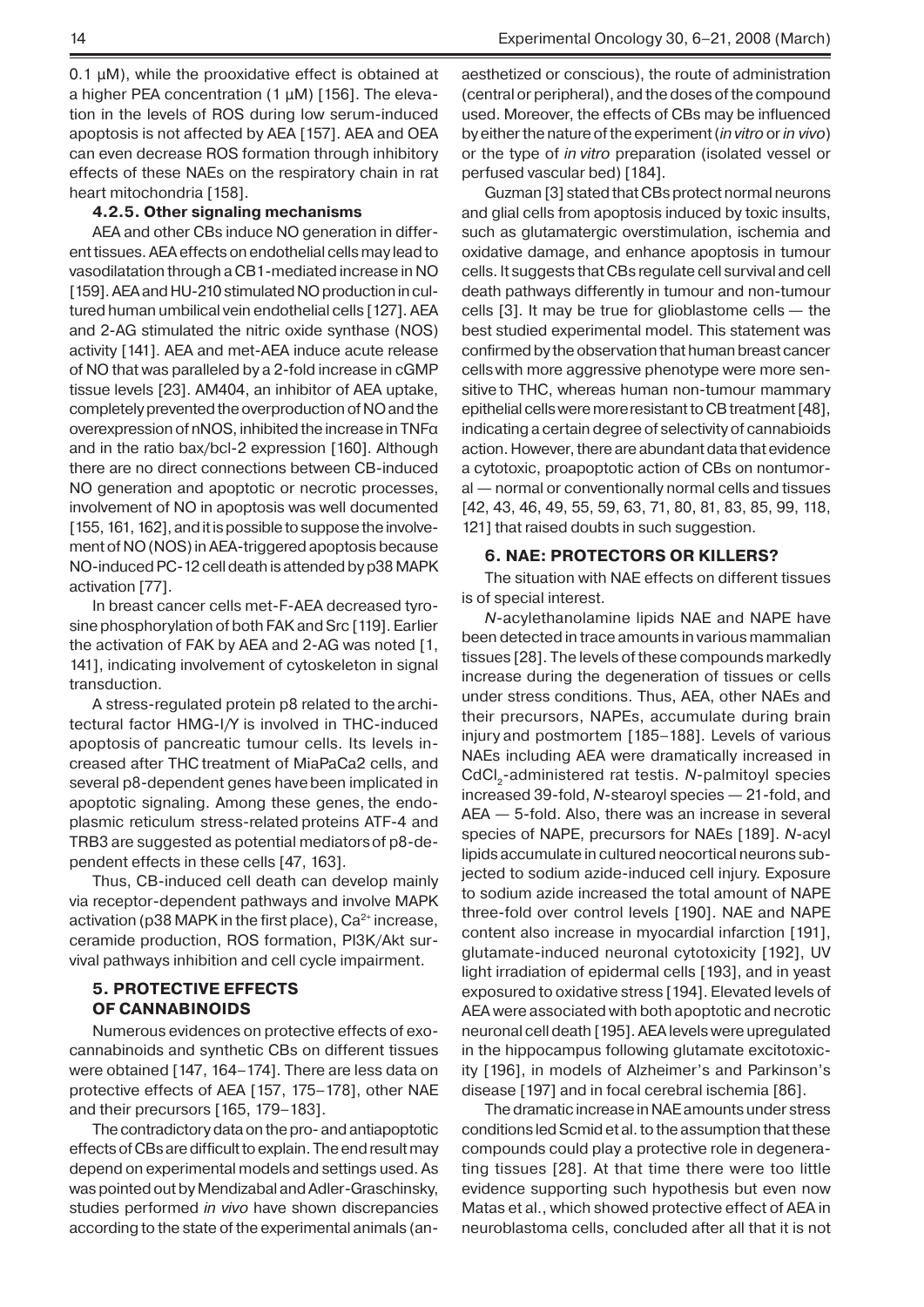clear if the increase in AEA levels under stress conditions could point to a protective effect of AEA or might be part of the mechanism causing the pathological manifestation and/or its consequences [157]. Indeed, NAE accumulation under conditions of tissue damage itself cannot be evidence of their protective action. It is important to note that NAPEs and NAEs accumulate in the brain in response to neurodegenerative insults at a time when other phospholipids are subjected to rapid degradation [5], which can lead finally to disintegration and digestion of cell membranes.

The first in line of evidences on possible protective effects of NAE was the finding that NAE at high concentrations inhibited non-specific Ca<sup>2+</sup> permeability increase of mitochondrial membrane induced by oxalacetate [179]. However, the same group demonstrated that NAE dramatically increased the permeability of membrane of sarcoplasmic reticulum to  $Ca<sup>2+</sup>$  [198], which may have negative consequence in ischemic myocardium.

NAE partly normalized the phospholipid content and decreased Rb+-efflux in veratridine-treated neuroblastoma cells [180]. These effects of NAE actually cannot be considered as protective because cell viability was not determined in this experiment. Besides, NAE *per se* significantly increased Rb+-influx in controls, which cannot be attributed to its stabilizing effects upon membranes [180]. On the other hand, NAE cause haemolysis in trout red blood cells and its haemolytic effect was proportional to chain length [199]. The influence of *N*-acyl chain length could be related to disordering effects of *N*-acyl methyl groups on the hydrocarbon chains packing.

NAPEs with saturated *N*-acyl groups in *in vitro* experiments have been found to form lamellar structures that have given rise for assumption on their membrane-stabilizing effects [5, 200]. However, whether such a membrane-stabilizing effect can be realized *in vivo* is unknown.

Next, Parinandi and Schmid showed that *N*-oleoyl-2-aminoethanol at high concentrations (50–150 mkM) inhibited the production of thiobarbituric acid-reactive substances in rat heart mitochondria [183]. *N*-Oleoyl-2-aminoethanol minimally affects peroxidation of linoleic acid micelles and has no effect on deoxyribose peroxidation. Some saturated NAEs (100 mkM/l) can affect the Fe<sup>2+</sup>-induced free radical oxidation of lipids *in vitro* in liver mitochondria of rats with acute hypoxic hypoxia, although authors did not observe any statistically significant effects of PEA and SEA in mitochondria of intact rats [182]. Experiments on rat heart mitochondria showed that NAEs are mitochondrial uncouplers and openers of the permeability transition pore [201] that could promote apoptotic processes *in vivo*. Depending on experimental conditions, NAEs can enhance or inhibit the ROS production [158]. The results on isolated mitochondria differ from observations on intact cells. Thus, it was shown that AEA (10 mkM) initiated the generation of intracellular superoxide anion, which triggers downstream signals resulting in caspase-3 activation and apoptosis of PC-12 cells [202] and in primary hepatic stellate cells [83]. The ROS-generating and oxidative effects of NAE significantly prevailed (see chapter 4.2.4 of this paper) its antioxidant, protective effects.

In conventionally normal tissue of human adrenals SEA attenuated the suppressive effect of mitotane on K+-dependent steroidogenesis [203] that may be regarded as a protective action, although NAE exert proapoptotic effects on the same tissue [99].

The direct evidence of a protective effect of PEA at high (100 mkM) concentration against glutamate toxicity was obtained *in vitro* on cultured mouse cerebellar granule cells [165]. It is noteworthy that AEA antagonized these neuroprotective effects. The last fact is odd enough because glutamatergic insult causes a 13-fold increase of AEA *in vivo* [195]. It is also well documented that activation of CB1 receptors (AEA is a partial agonist of these receptors) is neuroprotective, most likely via a dominant presynaptic inhibition of glutamate release [125]. Thus, it is possible that extremely high concentrations of NAE and glutamate (500 mkM) used in experiments *in vitro* [165], could produce some non-specific effect. It should be noted that maximal amount of NAE in tissue under stress conditions did not exceed several mkM [28, 195].

The excellent analysis of protective properties of NAPE and NAE made by Hansen and colleagues [4, 5] showed that protective effect of NAPE *in vivo* may be not taken into account and that available limited data on protective action of NAEs were obtained mainly *in vitro*. They consider, however, the proapoptotic action of NAE as protective with regard to damaged tissue as opposed to necrosis that caused inflammation. It difficult to interpret the apoptosis as protective mechanism in general and besides NAEs can initiate necrosis as well, see Figure [83, 100].

# **CONCLUSION**

I. Cannabinoids are promising agents both solo and in combination with other cancerostatics for preclinical investigation as potential anticancer therapeutic means.

II. The above-mentioned data led us to the hypothesis that NAEs and products of its further degradation are not protectors of the damaged tissue but are instruments of its death execution. That is to say, NAE formation at a strong stress conditions may be not a consequence of tissue damage but couse such damage.

The following evidences are in favour of such hypothesis:

1. Accumulation of NAEs with most apoptogenic acyl residues under different stress condition as a result of NAPEs degradation. 2. Triggering of apoptosis or necrosis in numerous tissues and cells, as well as enlarging the infarction area by NAE. 3. Toxicity of products of NAE degradation (saturated fatty acids in the first place). 4. Enhancing by NAE of ROS production (superoxide and NO). 5. Ceramide, mediating cytotoxic NAE effects, can *per se* cause myocardial infarction and stroke. 6. It has been shown that NAE are agonists of vanilloid receptors that in turn assume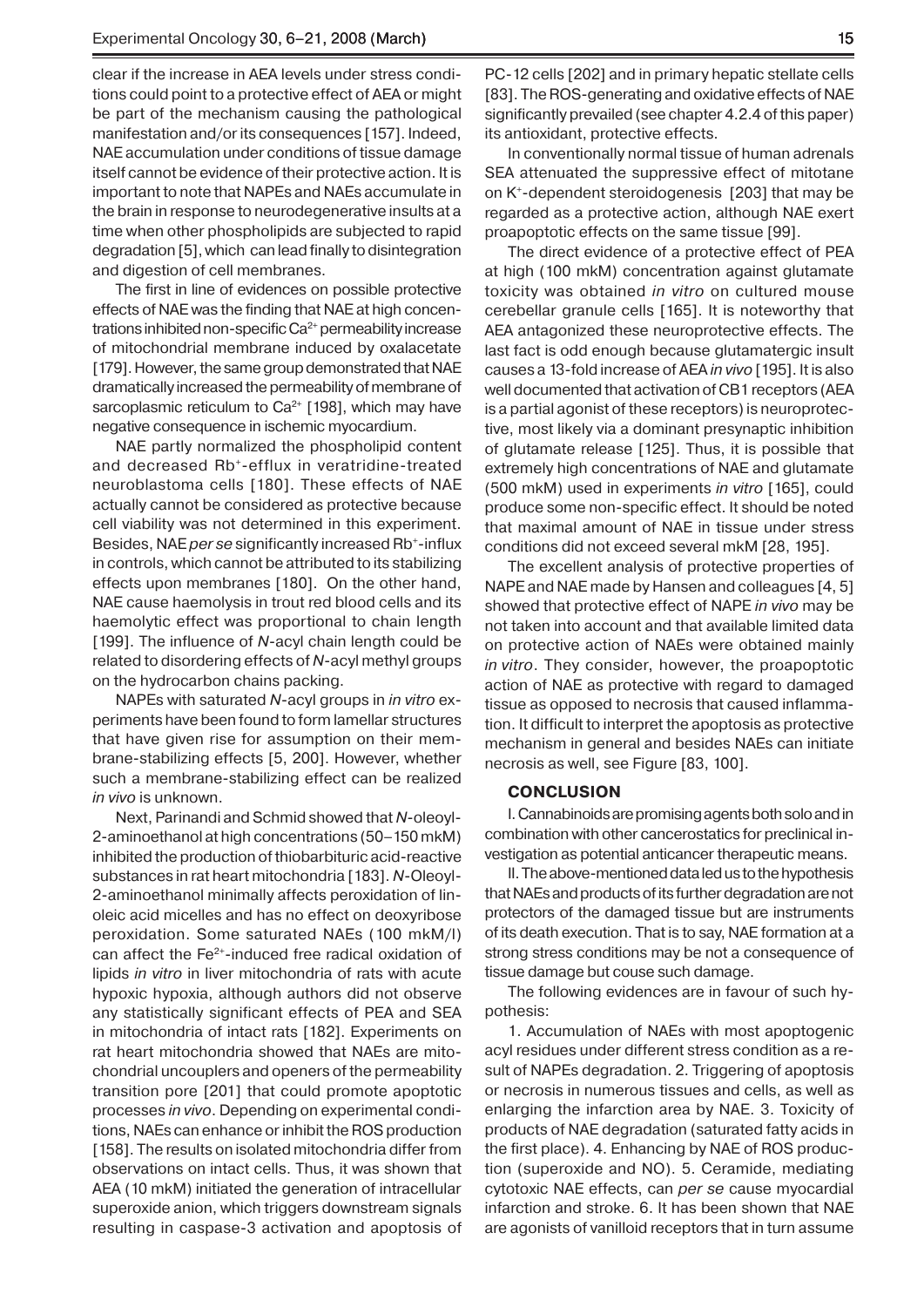its proinflammation action. 7. Actually, absence of evidences of protective effects of NAPEs and NAEs *in vivo*. Some supposed protective effects of NAE in high concentrations, obtained on very special *in vitro* systems (lipid vesicles or isolated mitochondria), may be due to physical lipid interactions that are not related to complex biological systems.

The NAE generation in degenerating tissue may be the first step of cellular membranes degradation at all. Perhaps at weak stress stimuli, when NAE quantity is relatively small, NAE could cause some protective, antioxidant effect. However, under strong stress conditions (hypoxia), NAE, produced in large amounts together with products of their further degradation, may represent a proapoptotic cascade that causes, depending on cell context, apoptosis or necrosis.

#### **REFERENCES**

1. **Howlett AC, Barth F, Bonner TI,** *et al.* International Union of Pharmacology. XXVII. Classification of Cannabinoid Receptors. Pharmacol Rev 2002; **54**: 161–202.

2. **Guzman M.** Cannabinoids: potential anticancer agents. Nat Rev Cancer 2003; **3**: 745–55.

3. **Guzman M.** Effects on cell viability. Handb Exp Pharmacol 2005; **168**: 627–42.

4. **Hansen HS, Moesgaard B, Hansen HH, Petersen G.**  *N-*Acylethanolamines and precursor phospholipids — relation to cell injury. Chem Phys Lipids 2000; **108**: 135–50.

5. **Hansen HS, Moesgaard B, Petersen G, Hansen HH.**  Putative neuroprotective actions of *N*-acyl-ethanolamines. Pharmacol Ther 2002b; **95**: 119–26.

6. **Maccarrone M, Finazzi-Agro A.** The endocannabinoid system, anandamide and the regulation of mammalian cell apoptosis. Cell Death Differ 2003; **10**: 946–55.

7. **Bari M, Spagnuolo P, Fezza F,** *et al.* Effect of lipid rafts on Cb2 receptor signaling and 2-arachidonoyl-glycerol metabolism in human immune cells. J Immunol 2006; **177**: 4971–80.

8. **Karanian DA, Bahr BA.** Cannabinoid drugs and enhancement of endocannabinoid responses: strategies for a wide array of disease states. Curr Mol Med 2006; **6**: 677–84.

9. **Hiley CR, Hoi PM.** Oleamide: a fatty acid amide signaling molecule in the cardiovascular system? Cardiovasc Drug Rev 2007; **25**: 46–60.

10. **Chemin J, Nargeot J, Lory P.** Chemical determinants involved in anandamide-induced inhibition of T-type calcium channels. J Biol Chem 2007; **282**: 2314–23.

11. **Mitrirattanakul S, Lopez-Valdes HE, Liang J,** *et al.*Bidirectional alterations of hippocampal cannabinoid 1 receptors and their endogenous ligands in a rat model of alcohol withdrawal and dependence. Alcohol Clin Exp Res 2007; **31**: 855–67.

12. **Childers SR, Breivogel CS.** Cannabis and endogenous cannabinoid systems. Drug Alcohol Depend 1998; **51**: 173–87.

13. **Selley DE, Cassidy MP, Martin BR, Sim-Selley LJ.**  Long-term administration of Delta9-tetrahydrocannabinol desensitizes CB1-, adenosine A1-, and GABAB-mediated inhibition of adenylyl cyclase in mouse cerebellum. Mol Pharmacol 2004; **66**: 1275–84.

14. **Davis MI, Ronesi J, Lovinger DM.** A predominant role for inhibition of the adenylate cyclase/protein kinase A pathway in ERK activation by cannabinoid receptor 1 in N1E-115 neuroblastoma cells. J Biol Chem 2003; **278**: 48973−80.

15. **Sade H, Muraki K, Ohya S,** *et al.* Activation of largeconductance, Ca2+-activated K+ channels by cannabinoids. Am J Cell Physiol 2006; **290**: 77–86.

16. **De Fonseca FR, del Arco I, Bermudez-Silva FJ,** *et al.*  The endocannabinoid system: physiology and pharmacology. Alcohol Alcoholism 2005; **40**: 2–14.

17. **Lambert RC, Bessaih T, Leresche N.** Modulation of neuronal T-type calcium channels. CNS Neurol Disord Drug Targets 2006; **5**: 611–27.

18. **Glass M, Felder CC.** Concurrent stimulation of cannabinoid CB1 and dopamine D2 receptors augments cAMP accumulation in striatal neurons: evidence for a  $\mathrm{G}_{_{\mathrm{s}}}$  linkage to the CB1 receptor. J Neurosci 1997; **17**: 5327–33.

19. **Bisogno T, Hanus L, De Petrocellis L,** *et al.* Molecular targets for cannabidiol and its synthetic analogues: effect on vanilloid VR1 receptors and on the cellular uptake and enzymatic hydrolysis of anandamide. Br J Pharmacol 2001; **134**: 845–52.

20. **Malinowska B, Kwolek G, Gothert M.** Anandamide and methanandamide induce both vanilloid VR1- and cannabinoid CB1 receptor-mediated changes in heart rate and blood pressure in anaesthetized rats. Naunyn Schmiedebergs Arch Pharmacol 2001; **364**: 562–9.

21. **Movahed P, Jonsson BA, Birnir B,** *et al.* Endogenous unsaturated C18 *N-*acylethanolamines are vanilloid receptor (TRPV1) agonists. J Biol Chem 2005; **280**: 38496–504.

22. **Pertwee RG.** The pharmacology of cannabinoid receptors and their ligands: an overview. Int J Obes (Lond) 2006; **30**: S13–18.

23. **Poblete IM, Orliac ML, Briones R,** *et al.* Anandamide elicits an acute release of nitric oxide through endothelial TRPV1 receptor activation in the rat arterial mesenteric bed. J Physiol 2005; **568**: 539–51.

24. **De Petrocellis L, Bisogno T, Ligresti A,** *et al.* Effect on cancer cell proliferation of palmitoylethanolamide, a fatty acid amide interacting with both the cannabinoid and vanilloid signalling systems. Fundam Clin Pharmacol 2002; **16**: 297–302.

25. **De Petrocellis L, Starowicz K, Moriello AS,** *et al.* Regulation of transient receptor potential channels of melastatin type 8 (TRPM8): effect of cAMP, cannabinoid CB(1) receptors and endovanilloids. Exp Cell Res 2007; **313**: 1911–20.

26. **McVey DC, Schmid PC, Schmid HH, Vigna SR.** Endocannabinoids induce ileitis in rats via the capsaicin receptor (VR1). J Pharmacol Exp Ther 2003; **304**: 713–22.

27. **Di Marzo V, Bisogno T, De Petrocellis L.** Anandamide: some like it hot. Trends Pharmacol Sci 2002, **22**: 346–9.

28. **Schmid HHO, Schmid PC, Natarajan V.** *N*-Acylated glycerophospholipids and their derivatives. Progr Lipid Res 1990; **29**: 1–43.

29. **Di Marzo V.** Endocannabinoids' and other fatty acid derivatives with cannabimimetic properties: biochemistry and possible physiopathological relevance. Biochim Biophys Acta 1998; **1392**: 153–75.

30. **Leung D, Saghatelian A, Simon GM, Cravatt BF.** Inactivation of *N*-acyl phosphatidylethanolamine phospholipase D reveals multiple mechanisms for the biosynthesis of endocannabinoids. Biochemistry 2006; **45**: 4720–6.

31. **Zolese G, Wozniak M, Mariani P,** *et al.* Different modulation of phospholipase A2 activity by saturated and monounsaturated *N-*acylethanolamines. J Lipid Res 2003; **44**: 742–53.

32. **Simon GM, Cravatt BF.** Endocannabinoid biosynthesis proceeding through glycerophospho-*N*-acyl ethanolamine and a role for alpha/beta-hydrolase 4 in this pathway. J Biol Chem 2006; **281**: 26465–72.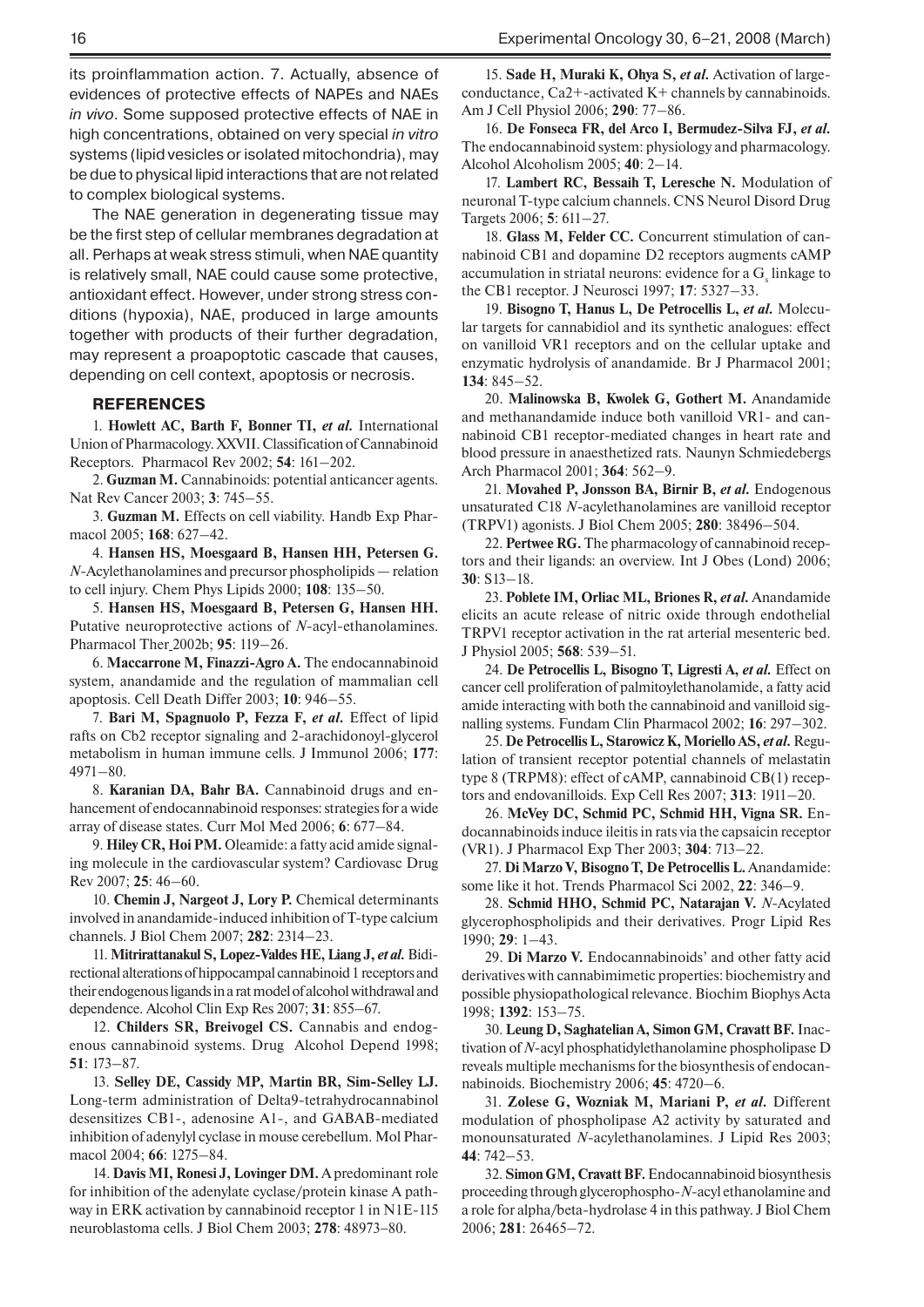33. **Mulder AM, Cravatt BF.** Endocannabinoid metabolism in the absence of fatty acid amide hydrolase (FAAH): discovery of phosphorylcholine derivatives of *N*-acyl ethanolamines. Biochemistry 2006; **45**: 11267–77.

34. **McKinney MK, Cravatt BF.** Structure and function of fatty acid amide hydrolase. Annu Rev Biochem 2005; **74**: 411–32.

35. **Mechoulam R, Fride E, Di Marzo V.** Endocannabinoids. Eur J Pharmacol 1998; **359**: 1–18.

36. **Hinz B, Ramer R, Eichele K,** *et al. R*(+)-methanandamide-induced cyclooxygenase-2 expression in H4 human neuroglioma cells: possible involvement of membrane lipid rafts. Biochem Biophys Res 2004; **324**: 621–6.

37. **Hinz B, Ramer R, Eichele K,** *et al.* Up-regulation of cyclooxygenase-2 expression is involved in *R*(+)-methanandamide-induced apoptotic death of human neuroglioma cells. Mol Pharmacol 2004; **66**: 1643–51.

38. **Bisogno T, Ligresti A, Di Marzo V.** The endocannabinoid signalling system: Biochemical aspects. Pharmacol Biochem Behavior 2005; **81**: 224–38.

39. **Munson AE, Harris LS, Friedman A,** *et al.* Antineoplastic activity of cannabinoids*.* J Natl Cancer Inst 1975; **55**: 597–602.

40. **Carchman RA, Harris LS, and Munson AE.** The inhibition of DNA synthesis by cannabinoids. Cancer Res 1976; **36**: 95–100.

41. **Jia W, Hegde VL, Singh NP,** *et al***.** Δ9-Tetrahydrocannabinol-induced apoptosis in jurkat leukemia T cells is regulated by translocation of bad to mitochondria. Mol Cancer Res 2006; **4**: 549–62.

42. **Do Y, McKallip RJ, Nagarkatti M,** *et al.* Activation through cannabinoid receptors 1 and 2 on dendritic cells triggers NF-kB-dependent apoptosis: novel role for endogenous and exogenous cannabinoids in immunoregulation. J Immunol 2004; **173**: 2373–82.

43. **Zhu W, Friedman H, Klein TW.** Tetrahydrocannabinol induces apoptosis in macrophages and lymphocytes: involvement of bcl-2 and caspase-1. J Pharmacol Exp Ther 1998; **286**: 1103–9.

44. **Ruiz L, Miguel A, Diaz-Laviada I.** Δ9-tetrahydrocannabinol induces apoptosis in human prostate PC-3 cells via a receptor-independent mechanism. FEBS Lett 1999; **458**: 400–4.

45. **Lombard C, Nagarkatti M, Nagarkatti SP.** Targeting cannabinoid receptors to treat leukemia: role of cross-talk between extrinsic and intrinsic pathways in (9)-tetrahydrocannabinol (THC)-induced apoptosis of Jurkat cells. Leuk Res 2005; **29**: 915–22.

46. **McKallip RJ, Lombard C, Martin BR,** *et al.* (9)-tetrahydrocannabinol-induced apoptosis in the thymus and spleen as a mechanism of immunosuppression in vitro and in vivo. J Pharmacol Exp Ther 2002; **302**: 451–65.

47. **Carracedo A, Meritxell G, Mar L,** *et al.* Cannabinoids induce apoptosis of pancreatic tumor cells via endoplasmic reticulum stress-related genes. Cancer Res 2006; **66**: 6748–55.

48. **Caffarel MM, Sarrió D, Palacios J,** *et al.*Tetrahydrocannabinol inhibits cell cycle progression in human breast cancer cells through cdc2 regulation Cancer Res 2006; **66**: 6615–21.

49. **Powles T, Poele R, Shamash J,** *et al.* Cannabis-induced cytotoxicity in leukemic cell lines: the role of the cannabinoid receptors and the MAPK pathway. Blood 2005; **105**: 1214–21.

50. **Galve-Roperh I, Sanchez C, Cortes ML,** *et al.* Antitumoral action of cannabinoids: Involvement of sustained ceramide accumulation and extracellular signal-regulated kinase activation. Nat Med 2000; **6**: 313–9.

51. **Jacobsson SO, Rongard E, Stridh M,** *et al.* Serum-dependent effects of tamoxifen and cannabinoids upon C6 glioma cell viability. Biochem Pharmacol 2000; **60**: 1807–13.

52. **Jacobsson SO, Wallin T, Fowler CJ.** Inhibition of rat C6 glioma cell proliferation by endogenous and synthetic cannabinoids. Relative involvement of cannabinoid and vanilloid receptors. J Pharmacol Exp Ther 2001; **299**: 951–9.

**53. Sanchez C, Galve-Roperh I, Canova C,** *et al.* **Δ<sup>9</sup>-Tetra**hydrocannabinol induces apoptosis in C6 glioma cells. FEBS Lett 1998; **436**: 6–10.

54. **Sanchez C, de Ceballos ML, Gomez del Pulgar T,** *et al.* Inhibition of glioma growth *in vivo* by selective activation of the CB2 cannabinoid receptor. Cancer Res 2001; **61**: 5784–9.

55. **Chan GC, Hinds TR, Impey S,** *et al.* Hippocampal neurotoxicity of Δ9-tetrahydrocannabinol. J Neurosci 1998; **18**: 5322–32.

56. **Guzman M, Duarte MJ, Blazquez C,** *et al.* A pilot clinical study of Delta9-tetrahydrocannabinol in patients with recurrent glioblastoma multiforme. Br J Cancer 2006; **95**: 197–203.

57. **McKallip RJ, Lombard C, Fisher M,** *et al.* Targeting CB2 cannabinoid receptors as a novel therapy to treat malignant lymphoblastic disease. Blood 2002; **100**: 627–34.

58. Downer E, Boland B, Fogarty M, Campbell V. Delta 9-tetrahydrocannabinol induces the apoptotic pathway in cultured cortical neurones via activation of the CB1 receptor. Neuroreport 2001; **12**: 3973–8.

59. **Campbell VA.** Tetrahydrocannabinol-induced apoptosis of cultured cortical neurones is associated with cytochrome *c* release and caspase-3 activation. Neuropharmacol 2001; **40**: 702–9.

60. **Tomasini MC, Ferraro L, Bebe BW,** *et al.* Delta(9) tetrahydrocannabinol increases endogenous extracellular glutamate levels in primary cultures of rat cerebral cortex neurons: involvement of CB(1) receptors. J Neurosci Res 2002 May 15; **68**: 449–53.

61. **Scallet AC.** Neurotoxicology of cannabis and THC: a review of chronic exposure studies in animals. Pharmacol Biochem Behav 1991; **40**: 671–6.

62. **Massi P, Vaccani A, Ceruti S,** *et al.*Antitumor effects of cannabidiol, a nonpsychoactive cannabinoid, on human glioma cell lines. J Pharmacol Exp Therap 2004; **308**: 838–45.

63. **Wilkinson JD, Williamson EM.** Cannabinoids inhibit human keratinocyte proliferation through a non-CB1/CB2 mechanism and have a potential therapeutic value in the treatment of psoriasis. J Dermatol Sci 2007; **45**: 87–92.

64. **McKallip RJ, Jia W, Schlomer J,** *et al.* Cannabidiolinduced apoptosis in human leukemia cells: a novel role of cannabidiol in the regulation of p22phox and nox4 expression. Mol Pharmacol 2006; **70**: 897–908**.**

65. **Ligresti A, Moriello AS, Starowicz K,** *et al.* Antitumor activity of plant cannabinoids with emphasis on the effect of cannabidiol on human breast carcinoma. J Pharmacol Exp Ther 2006; **318**: 1375–87.

66. **Sarfaraz S, Afaq F, Adhami VM, Mukhtar H.** Cannabinoid receptor as a novel target for the treatment of prostate cancer. Cancer Res 2005; **65**: 1635–41.

67. **Sarfaraz S, Afaq F, Adhami VM,** *et al.* Cannabinoid receptor agonist-induced apoptosis of human prostate cancer cells LNCaP proceeds through sustained activation of ERK1/2 leading to G1 cell cycle arrest. J Biol Chem 2006; **281**: 39480–91.

68. **Flygare J, Gustafsson K, Kimby E,** *et al.* Cannabinoid receptor ligands mediate growth inhibition and cell death in mantle cell lymphoma FEBS Letters 2005; **579**: 6885–9.

69. **Gustafsson K, Christensson B, Sander B, Flygare J.**  Cannabinoid receptor-mediated apoptosis induced by  $R(+)$ methanandamide and Win55,212-2 is associated with ceramide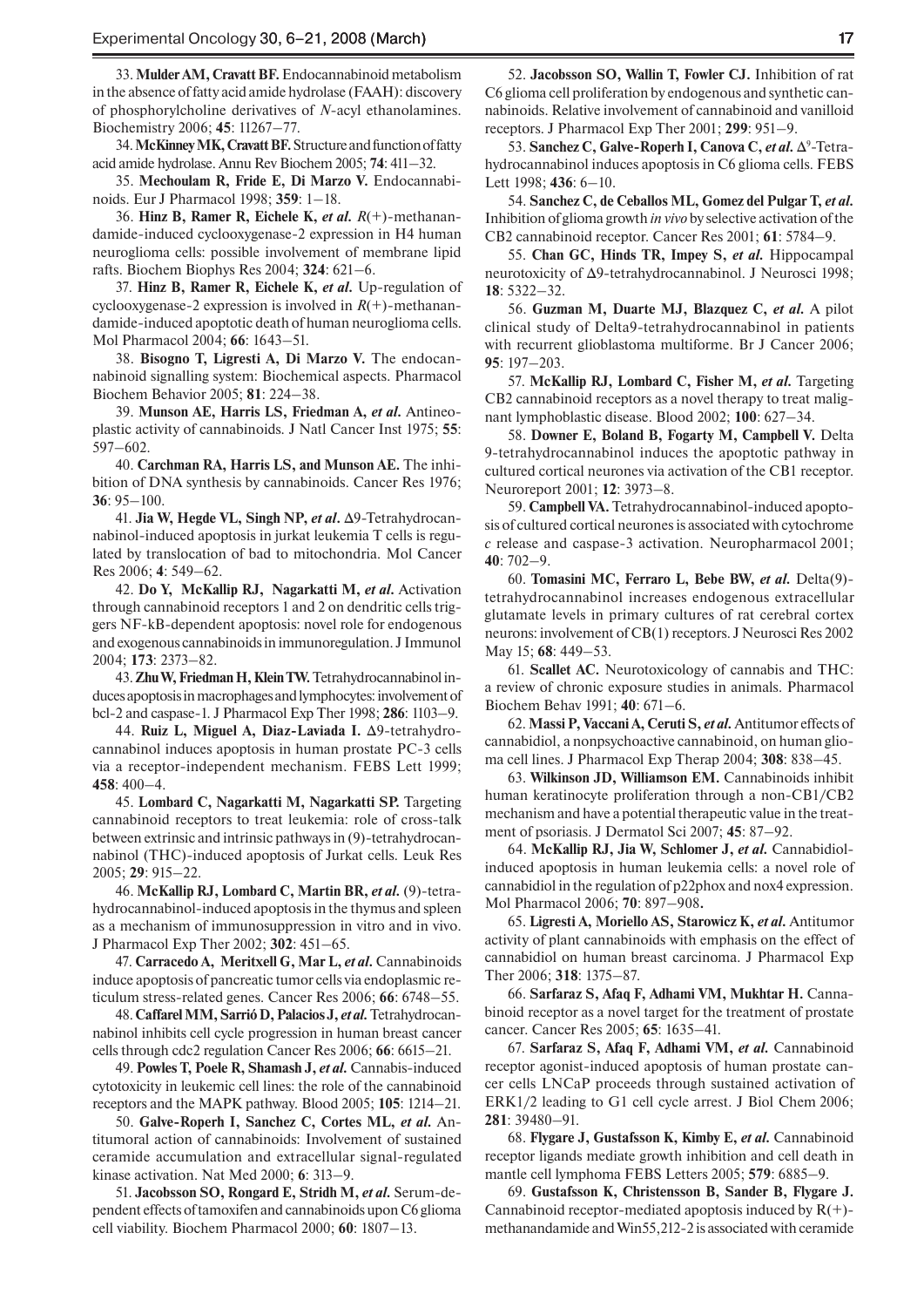accumulation and p38 activation in mantle cell lymphoma. Mol Pharmacol 2006; **70**: 1612–20.

70. Casanova M, Blazquez C, Martinez-Palacio J, et al. Inhibition of skin tumor growth and angiogenesis in vivo by activation of cannabinoid receptors. J Clin Invest 2003; **111**: 43–50.

71. **Blazquez C, Casanova ML, Planas A,** *et al.* Inhibition of tumor angiogenesis by cannabinoids. FASEB J 2003; **17**: 529–31.

72. **Blazquez C, Gonzalez-Feria L, Alvarez L,** *et al.* Cannabinoids inhibit the vascular endothelial growth factor pathway in gliomas. Cancer Res 2004; **64**: 5617–23.

73. **Bisogno T, Katayama K, Melck D,** *et al.* Biosynthesis and degradation of bioactive fatty acid amides in human breast cancer and rat pheochromocytoma cells — implications for cell proliferation and differentiation. Eur J Biochem 1998; **254**: 634–42.

74. **De Petrocellis L, Melck D, Palmisano A,** *et al.* The endogenous cannabinoid anandamide inhibits human breast cancer cell proliferation. Proc Natl Acad Sci USA 1998; **95**: 8375–80.

75. **Mimeault M, Pommery N, Wattez N,** *et al.* Antiproliferative and apoptotic effects of anandamide in human prostatic cancer cell lines: implication of epidermal growth factor receptor down-regulation and ceramide production. Prostate 2003; **56**: 1–12.

76. **Sarker KP, Obara S, Nakata M,** *et al.* Anandamide induces apoptosis of PC-12 cells: involvement of superoxide and caspase-3. FEBS Lett 2000; **472**: 1039–44.

77. **Sarker KP, Biswas KK, Yamakuchi M,** *et al.*ASK1-p38 MAPK/JNK signaling cascade mediates anandamide-induced PC12 cell death. J Neurochem 2003; **85**: 50–61.

78. **Wang Y, Liu Y, Sarker KP,** *et al.* Polymyxin B binds to anandamide and inhibits its cytotoxic effect. FEBS Lett 2000; **470**: 151–5.

79. **Giuliano M, Calvaruso G, Pellerito O,** *et al.* Anandamide-induced apoptosis in Chang liver cells involves ceramide and JNK/AP-1 pathway. Int J Mol Med 2006; **17**: 811–9.

80. **Movsesyan VA, Stoica BA, Yakovlev AG,** *et al.* Anandamide-induced cell death in primary neuronal cultures: role of calpain and caspase pathway. Cell Death Diff 2004; **11**: 1121–32.

81. **Yamaji K, Sarker KP, Kawahara K,** *et al.* Anandamide induces apoptosis in human endothelial cells: its regulation system and clinical implications. Thromb Haemost 2003; **89**: 875–84.

82. **Hsu SS, Huang CJ, Cheng HH,** *et al.*Anandamide-induced Ca(2+) elevation leading to p38 MAPK phosphorylation and subsequent cell death via apoptosis in human osteosarcoma cells. Toxicology 2007; **231**: 21–9.

83. **Siegmund SV, Uchinami H, Osawa Y,** *et al.*Anandamide induces necrosis in primary hepatic stellate cells. Hepatology 2005; **41**: 1085–95.

84. **Siegmund SV, Seki E, Osawa Y,** *et al.* Fatty acid amide hydrolase determines anandamide induced cell death in the liver. J Biol Chem 2006; **281**: 10431–8.

85. **Biswas KK, Sarker KP, Abeyama K,** *et al.* Membrane cholesterol but not putative receptors mediates anandamide-induced hepatocyte apoptosis. Hepatology 2003; **38**: 1167–77.

86. **Muthian S, Rademacher DJ, Roelke CT,** *et al.* Anandamide content is increased and CB1 cannabinoid receptor blockade is protective during transient, focal cerebral ischemia. Neuroscience 2004; **129**: 743–50.

87. **Eichele K. Weinzierl U, Ramer R,** *et al. R*(+)-Methanandamide elicits a cyclooxygenase-2-dependent mitochondrial apoptosis signaling pathway in human neuroglioma cells. Pharm Res 2006; **23**: 90–4.

88. **Bifulco M, Laezza C, Portella G,** *et al.* Control by the endogenous cannabinoid system of *ras* oncogene-dependent tumor growth. FASEB J 2001; **15**: 2745–7.

89. **Ligresti A, Bisogno T, Matias I,** *et al.* Possible endocannabinoid control of colorectal cancer cell growth. Gastroenterology 2003; **125**: 677–87.

90. **Melck D, De Petrocellis L, Orlando P,** *et al.* Suppression of nerve growth factor Trk receptors and prolactin receptors by endocannabinoids leads to inhibition of human breast and prostate cancer cell proliferation. Endocrinology 2000; **141**: 118–26.

91. **Nithipatikom K, Endsley MP, Isbell MA,** *et al.* 2-Arachidonoylglycerol a novel inhibitor of androgen-independent prostate cancer cell invasion. Cancer Res 2004; **64**: 8826–30.

92. **Maccarrone M, Pauselli R, Di Rienzo M, Finazzi-Agro A.** Binding, degradation and apoptotic activity of stearoylethanolamide in rat C6 glioma cells. Biochem J 2002; **366**: 137–44.

93. **Coroneos E, Martinez M, McKenna S, Kester M.**  Differential regulation of sphingomyelinase and ceramidase activities by growth factors and cytokines. J Biol Chem 1995; **270**: 23305–9.

94. **Huwiler A, Pfeilschifter J, Van den Bosch H.** Nitric oxide donors induce stress signaling via ceramide formation in rat renal mesangial cells. J Biol Chem 1999; **274**: 7190–5.

95. **Wiesner DA, Dawson G.** Staurosporine induces programmed cell death in embryonic neurons and activation of the ceramide pathway. J Neurochem 1996; **66**: 1418–25.

96. **Wiesner DA, Dawson G.** Programmed cell death in neurotumour cells involves the generation of ceramide. Glycoconjugate J 1996; **13**: 327–33.

97. **Wiesner DA, Kilkus JP, Gottschalk AR,** *et al.* Anti-immunoglobulin-induced apoptosis in WEHI 231 cells involves the slow formation of ceramide from sphingomyelin and is blocked by bcl-x<sub>1</sub>. J Biol Chem 1997; **272**: 9868–76.

98. **Sugita M, Williams M, Dulaney J, Moser H.** Ceramidase and ceramide synthesis in human kidney and cerebellum. Description of a new alkaline ceramidase. Biochim Biophys Acta 1975; **398**: 125–31.

99. Kostyuchenko N, Pushkarev V, Kashevarov G, et al. Effects of *N*-acylethanolamines and various antimitotic agents on apoptotic DNA fragmentation in conventionally normal and tumor tissue of human adrenals. Exp Oncol 2005; **27**: 215–9.

100. **Levchuk NI, Kovzun OI, Tron'ko MD, Pushkarev VM.**  Effect of *N*-stearoylethanolamine on the apoptosis intensity in tumor tissues of human adrenals. Endokrynologia 2007; **12**: 121–5.

101. **Zhukov OD, Artamonov MV, Klimashevs'kyii VM,**  *et al. N*-acylethanolamine — a new class of natural adrenotropic modulators. Ukr Biochem J 2000; **72** (2): 24–7.

102. **Gula NM, Khmel TO, Klimashevsky VM,** *et al. N*-stearoylethanolamine inhibits growth and metastasis of the Lewis carcinoma and modulates lipid composition of the lung under tumorogenesis in mice. Ukr Biochem J 2006; **78**: 135–42.

103. **Schmid PC, Wold LE, Krebsbach RJ,** *et al.* Anandamide and other *N-*acylethanolamines in human tumors. Lipids 2002; **37**: 907–12.

104. **Franklin A, Parmentier-Batteur S, Walter L,** *et al.* Palmitoylethanolamide increases after focal cerebral ischemia and potentiates microglial cell motility. J Neurosci 2003; **23**: 7767–75.

105. Di Marzo V, Melck D, Orlando P, et al. Palmitoylethanolamide inhibits the expression of fatty acid amide hydrolase and enhances the anti-proliferative effect of anandamide in human breast cancer cells. Biochem J 2001; **358**: 249–55.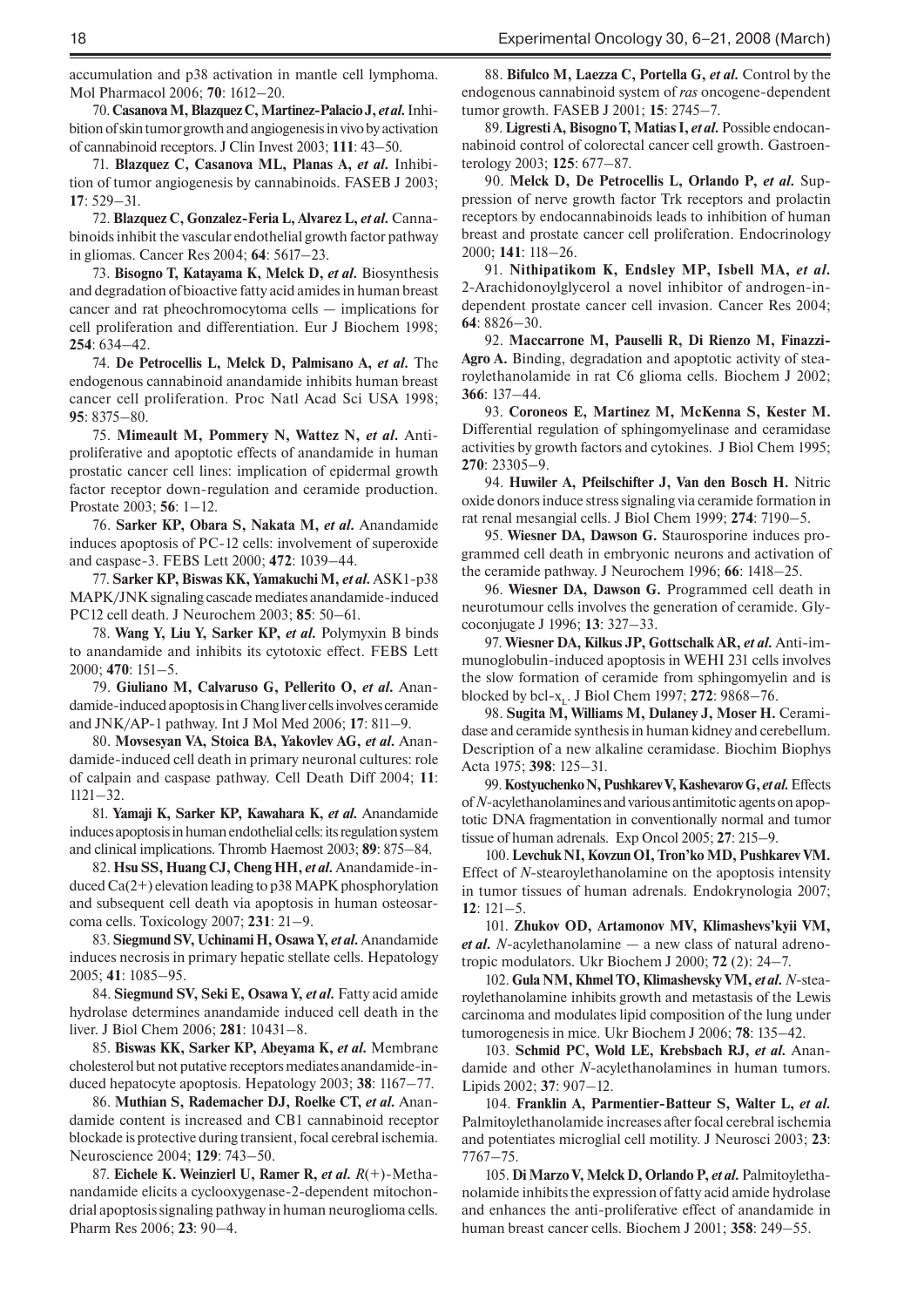106. **Maccarrone M, Melino G, Finazzi-Agro A.** Lipoxygenases and their involvement in programmed cell death. Cell Death Differ 2001; **8**: 776–84.

107. **Van der Stelt M, Minke A. Noordermeer,** *et al.* Formation of a new class of oxylipins from *N-*acyl(ethanol)amines by the lipoxygenase pathway. Eur J Biochem 2000; **267**: 2000–7.

108. **De Pablo MA, Susin SA, Jacotot E,** *et al.* Palmitate induces apoptosis via a direct effect on mitochondria. Apoptosis 1999; **4**: 81–7.

109. **Srivastava S, Chan C.** Hydrogen peroxide and hydroxyl radicals mediate palmitate-induced cytotoxicity to hepatoma cells: Relation to mitochondrial permeability transition. Free Radical Res 2007; **41**: 38–49.

110. **Hickson-Bick DLM, Sparagna GC, Buja ML, McMillin JB.** Palmitate induced apoptosis in neonatal cardiomyocytes is not dependent on the generation of ROS. Am J Physiol Heart Circ Physiol 2002; **282**: H656–64.

111. **Blazquez C, Galve-Roperh I, Guzman M.** De novo-synthesized ceramide signals apoptosis in astrocytes via extracellular signal-regulated kinase. FASEB J 2000; **14**: 2315–22.

112. **Lu Z-H, Mu Y-M, Wang B-A,** *et al.* Saturated free fatty acids, palmitic acid and stearic acid, induce apoptosis by stimulation of ceramide generation in rat testicular Leydig cell. Biochem Biophys Res Commun 2003; **303**: 1002–7.

113. **Listenberger LL, Ory DS, Schaffer JE.** Palmitateinduced apoptosis can occur through a ceramide-independent pathway. J Biol Chem 2001; **276**: 14890–5.

114. **Wei Y, Wang D, Topczewski F, Pagliassotti MJ.**  Saturated fatty acids induce endoplasmic reticulum stress and apoptosis independently of ceramide in liver cells. Am J Physiol Endocrinol Metab 2006; **291**: E275–81.

115. **Feldstein AE, Werneburg NW, Canbay A,** *et al.* Free fatty acids promote hepatic lipotoxicity by stimulating TNF-alpha expression via a lysosomal pathway. Hepatology 2004; **40**: 185–94.

116. **Maccarrone M, Attina M, Bari M,** *et al.*Anandamide degradation and *N*-acylethanolamines level in wild-type and CB1 cannabinoid receptor knockout mice of different ages. J Neurochem 2001; **78**: 339–48.

117. **Portella G, Laezza C, Laccetti P,** *et al.* Inhibitory effects of cannabinoid CB1 receptor stimulation on tumor growth and metastatic spreading: actions on signals involved in angiogenesis and metastasis. FASEB J 2003; **17**: 1771–3.

118. **Pisanti S, Borselli C, Oliviero O,** *et al.* Antiangiogenic activity of the endocannabinoid anandamide: Correlation to its tumor-suppressor efficacy. J Cell Physiol 2007; **211**: 495–503.

119. **Grimaldi C, Pisanti S, Laezza C,** *et al.* Anandamide inhibits adhesion and migration of breast cancer cells. Exp Cell Res 2006; **312**: 363–73.

120. **Joseph J, Niggemann B, Zaenker KS, Entschladen F.**  Anandamide is an endogenous inhibitor for the migration of tumor cells and T lymphocytes. Cancer Immunol Immunother 2004; **53**: 723–8.

121. **Kogan NM, Blazquez C, Alvarez L,** *et al.* A cannabinoid quinone inhibits angiogenesis by targeting vascular endothelial cells. Mol Pharmacol 2006; **70**: 51–9.

122. **Velasco G, Galve-Roperh I, Sanchez C,** *et al.* Hypothesis: cannabinoid therapy for the treatment of gliomas. Neuropharmacology 2004; **47**: 315–23.

123. **Nieri P, Romiti N, Adinolfi B,** *et al.* Modulation of P-glycoprotein activity by cannabinoid molecules in HK-2 renal cells. Br J Pharmacol 2006; **148**: 682–7.

124. **Blazquez C, Carracedo A, Barrado L,** *et al.* Cannabinoid receptors as novel targets for the treatment of melanoma. FASEB J 2006; **20**: 2633–5.

125. **Hansen HH, Azcoitia I, Pons S,** *et al.* Blockade of cannabinoid CB(1) receptor function protects against in vivo disseminating brain damage following NMDA-induced excitotoxicity. J Neurochem 2002; **82**: 154–8.

126. **Herrera B, Carracedo A, Diez-Zaera M,** *et al.* The CB2 cannabinoid receptor signals apoptosis via ceramidedependent activation of the mitochondrial intrinsic pathway. Exp Cell Res 2006; **312**: 2121–31.

127. **Maccarrone M, Lorenzon T, Bari M,** *et al.* Anandamide induces apoptosis in human cells via vanilloid receptors. Evidence for a protective role of cannabinoid receptors. J Biol Chem 2000; **275**: 31938–45.

128. **Sarker KP, Maruyama I.** Anandamide induces cell death independently of cannabinoid receptors or vanilloid receptor 1: possible involvement of lipid rafts. Cell Mol Life Sci 2003; **60**: 1200–8.

129. **Berdyshev EV, Schmid PC, Krebsbach RJ,** *et al.* Cannabinoid-receptor-independent cell signalling by *N*-acylethanolamines. Biochem J 2001; **360**: 67–75.

130. **Schmid HH, Berdyshev EV.** Cannabinoid receptorinactive *N*-acylethanolamines and other fatty acid amides: metabolism and function. Prostaglandins Leukot Essent Fatty Acids 2002; **66**: 363–76.

131. **Bari M, Battista N, Fezza F,** *et al.* Lipid rafts control signaling of type-1 cannabinoid receptors in neuronal cells implications for anandamide-induced apoptosis. J Biol Chem 2005; **280**: 12212–20.

132. **McFarland MJ, Barker EL.** Lipid rafts: a nexus for endocannabinoid signaling? Life Sci 2005; **77**: 1640–50.

133. **McFarland MJ, Terebova EA, Barker EL.** Detergent-resistant membrane microdomains in the disposition of the lipid signaling molecule anandamide. AAPS J 2006; **8**: E95–100.

134. **Herrera B, Carracedo A, Diez-Zaera M,** *et al.* p38 MAPK is involved in CB2 receptor-induced apoptosis of human leukaemia cells. FEBS Lett 2005; **579**: 5084–8.

135. **Ramer R, Weinzierl U, Schwind B,** *et al.* Ceramide is involved in *R*(+)-methanandamide-induced cyclooxygenase-2 expression in human neuroglioma cells. Mol Pharmacol 2003; **64**: 1189–98.

136. **Sancho R, Calzado MA, Di Marzo V,** *et al.* Anandamide inhibits nuclear factor-kB activation through a cannabinoid receptor-independent pathway. Mol Pharmacol 2003; **63**: 429–38.

137. **Perkins ND.** Integrating cell-signalling pathways with NF-κB and IKK function Nat Rev Mol Cell Biol 2007; **8**: 49–62.

138. **Downer EJ, Fogarty MP, Campbell VA.** Tetrahydrocannabinol-induced neurotoxicity depends on CB1 receptor-mediated c-Jun *N*-terminal kinase activation in cultured cortical neurons. British Journal of Pharmacology 2003; **140**: 547–57.

139. **Downer EJ, Gowran A, Murphy AC, Campbell VA.** The tumour suppressor protein, p53, is involved in the activation of the apoptotic cascade by Delta9-tetrahydrocannabinol in cultured cortical neurons. Eur J Pharmacol 2007; **564**: 57–65.

140. **Laezza C, Pisanti S, Crescenzi E, Bifulco M.** Anandamide inhibits Cdk2 and activates Chk1 leading to cell cycle arrest in human breast cancer cells. FEBS Lett 2006; **580**: 6076–82.

141. Howlett AC, Mukhopadhyay S. Cellular signal transduction by anandamide and 2-arachidonoylglycerol. Chem Phys Lipids 2000; **108**: 53–70.

142. **Yeh JH, Cheng HH, Huang CJ,** *et al.* Effect of anandamide on cytosolic  $Ca(2+)$  levels and proliferation in canine renal tubular cells. Basic Clin Pharmacol Toxicol 2006; **98**: 416–22.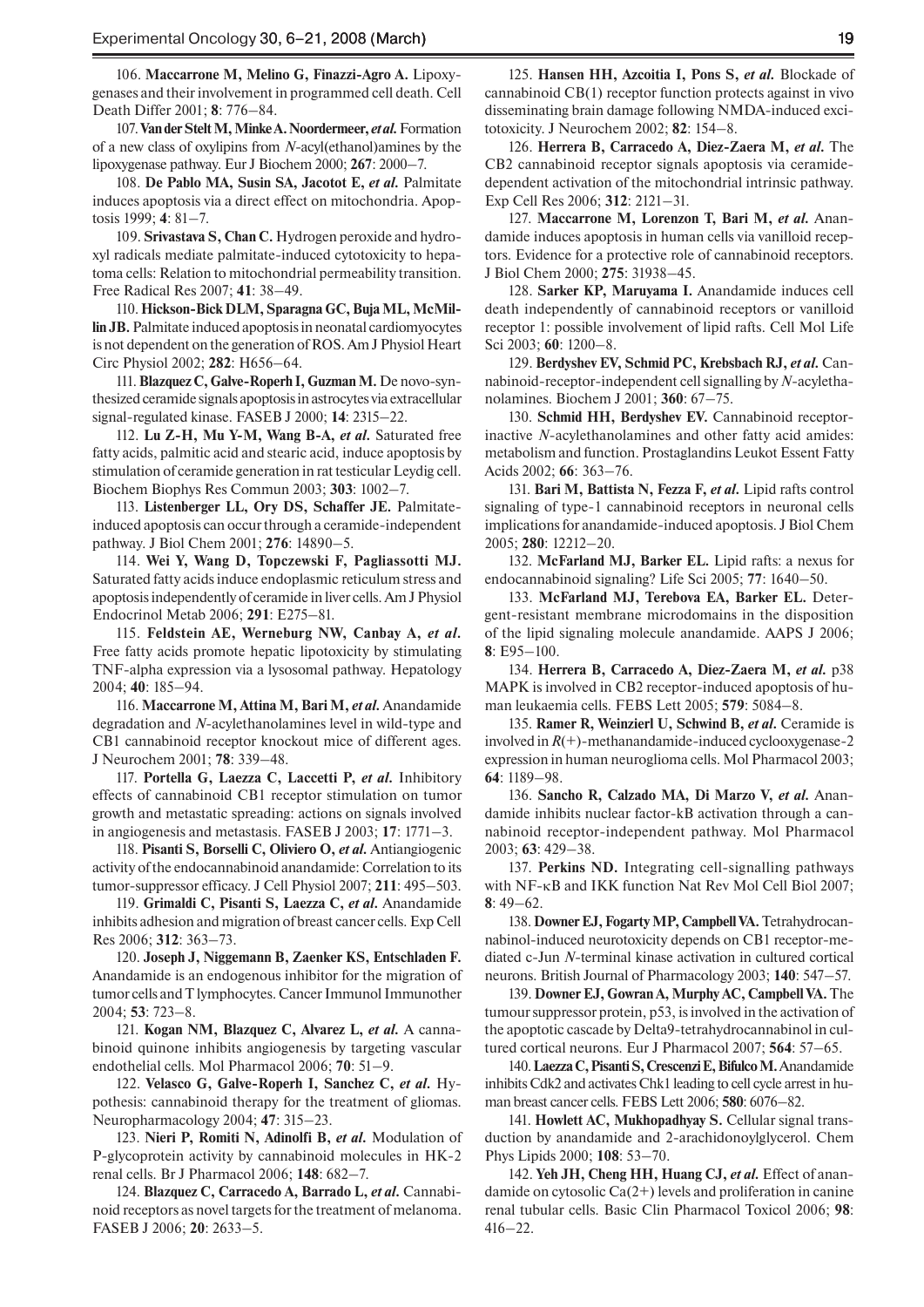143. **Lauckner JE, Hille B, Mackie K.** The cannabinoid agonist WIN55,212-2 increases intracellular calcium via CB1 receptor coupling to Gq/11 G proteins. Proc Natl Acad Sci USA 2005; **102**: 19144–9.

144. Guzman M, Galve-Roperh I, Sanchez C. Ceramide: a new second messenger of cannabinoid action. Trends Pharmacol Sci 2001; **22***:* 19–22.

145. **Schmid HH.** Pathways and mechanisms of *N*-acylethanolamine biosynthesis: can anandamide be generated selectively? Chem Phys Lipids 2000; **108**: 71–87.

146. **Venkataraman K, Futerman AH.** Ceramide as a second messenger: sticky solutions to sticky problems. Trends Cell Biol 2000; **10**: 408–12.

147. **Gomez del Pulgar T, Velasco G, Sanchez C,** *et al. De novo*-synthesized ceramide is involved in cannabinoidinduced apoptosis. Biochem J 2002; **363**: 183–8.

148. **Spinedi A, Di Bartolomeo S, Piacentini M.** *N*-oleoylethanolamine inhibits glucosylation of natural ceramides in CHP-100 neuroepithelioma cells: Possible implications for apoptosis. Biochem Biophys Res Commun 1999; **255**: 456–9.

149. **Ping SE, Barrett GL.** Ceramide can induce cell death in sensory neurons, whereas ceramide analogues and sphingosine promote survival. J Neurosci Res 1999; **54**: 206–13.

150. **Gulbins E, Li PL.** Physiological and pathophysiological aspects of ceramide Am J Physiol Regul Integr Comp Physiol 2006; **290**: 11–26.

151. **Velasco G, Galve-Roperh I, Sanchez C,** *et al.* Cannabinoids and ceramide: two lipids acting hand-by-hand. Life Sci 2005; **77**: 1723–31.

152. **Ramer R, Brune K, Pahl A, Hinz B.** *R*-(+)-Methanandamide induces cyclooxygenase-2 expression in human neuroglioma cells via a non-cannabinoid receptor-mediated mechanism. Biochem Biophys Res Commun 2001; **286**: 1144–52.

153. **Patsos HA, Hicks DJ, Dobson RR,** *et al.* The endogenous cannabinoid, anandamide, induces cell death in colorectal carcinoma cells: a possible role for cyclooxygenase 2. Gut 2005; **54**: 1741–50.

154. **Guzman M, Lo Verme J, Fu J,** *et al.* Oleoylethanolamide stimulates lipolysis by activating the nuclear receptor peroxisome proliferator-activated receptor alpha (PPAR-alpha). J Biol Chem 2004; **279**: 27849–54.

155. **Gutierrez G, Mendoza C, Montano LF, Lopez-Marure R.** Ceramide induces early and late apoptosis in human papilloma virus+ cervical cancer cells by inhibiting reactive oxygen species decay, diminishing the intracellular concentration of glutathione and increasing nuclear factor-kappa B translocation. Anticancer Drugs 2007; **18**: 149–59.

156. **Zolese G, Bacchetti T, Ambrosini A,** *et al.* Increased plasma concentrations of palmitoylethanolamide, an endogenous fatty acid amide, affect oxidative damage of human low-density lipoproteins: An in vitro study. Atherosclerosis 2005; **182**: 47–55.

157. **Matas D, Juknat A, Pietr M,** *et al***.** Anandamide protects from low serum-induced apoptosis via its degradation to ethanolamine. J Biol Chem 2007; **282**: 7885–92.

158. **Wasilewski M, Wojtczak L.** Effects of *N*-acylethanolamines on the respiratory chain and production of reactive oxygen species in heart mitochondria FEBS Letters 2005; **579**: 4724–8.

159. **Ronco AM, Llanos M, Tamayo D, Hirsch S.** Anandamide inhibits endothelin-1 production by human cultured endothelial cells: a new vascular action of this endocannabinoid. Pharmacol 2007; **79**: 12–6.

160. **Costa B, Siniscalco D, Trovato AE,** *et al.* AM404, an inhibitor of anandamide uptake, prevents pain behaviour and modulates cytokine and apoptotic pathways in a rat model of neuropathic pain. Br J Pharmacol 2006; **148**: 1022–32.

161. **Jung JY, Han CR, Jeong YJ,** *et al.* Epigallocatechin gallate inhibits nitric oxide-induced apoptosis in rat PC12 cells. Neurosci Lett 2007; **411**: 222–7.

162. **Ryter SW, Kim HP, Hoetzel A,** *et al.* Mechanisms of cell death in oxidative stress. Antioxid Redox Signal 2007; **9**: 49–89.

163. **Carracedo A, Lorente M, Egia A,** *et al.* The stressregulated protein p8 mediates cannabinoid-induced apoptosis of tumor cells. Cancer Cell 2006; **9**: 301–12.

164. **Shen MX, Thayer SA.** Cannabinoid receptor agonists protect cultured rat hippocampal neurons from excitotoxicity. Mol Pharmacol 1998; **54**: 459–62.

165. **Skaper SD, Buriani A, Dal Toso R,** *et al.* The ALIAmide palmitoylethanolamide and cannabinoids, but not anandamide, are protective in a delayed postglutamate paradigm of excitotoxic death in cerebellar granule neurons Proc Natl Acad Sci USA 1996; **93**: 3984–9.

166. **Nagayama T, Sinor AD, Simon RP,** *et al.* Cannabinoids and neuroprotection in global and focal cerebral ischemia and in neuronal cultures. J Neurosci 1999; **19**: 2987–95.

167. **Abood ME, Rizvi G, Sallapudi N,** *et al.* Activation of the CB1 cannabinoid receptor protects cultured mouse spinal neurons against excitotoxicity. Neurosci Lett 2001; **309**: 197–201.

168. **Van der Stelt M, Veldhuis WB, Bar PR,** *et al.* Neuroprotection by Δ9-tetrahydrocannabinol, the main active compound in marijuana, against ouabain-induced *in vivo*  excitotoxicity. J Neurosci 2001; **21**: 6475–9.

169. **Hampson AJ, Grimaldi M, Lolic D,** *et al.* Neuroprotective antioxidants from marijuana. Ann N-Y Acad Sci 2000; **899**: 274–82.

170. **El-Remessy AB, Khalil IE, Matragoon S,** *et al.* Neuroprotective effect of  $(\Delta)$ 9-tetrahydrocannabinol and cannabidiol in *N*-methyl-D-aspartate-induced retinal neurotoxicity. Involvement of peroxynitrite. Am J Pathol 2003; **163**: 1997–2008.

171. **Fernandez-Lopez D, Martínez-Orgado J, Nuñez E,**  *et al.* Characterization of the neuroprotective effect of the cannabinoid agonist WIN-55212 in an in vitro model of hypoxic-ischemic brain damage in newborn rats. Pediatr Res 2006; **60**: 169–73.

172. **Di Filippo C, Rossi F, Rossi S,** *et al.* Cannabinoid CB2 receptor activation reduces mouse myocardial ischemiareperfusion injury: involvement of cytokine/chemokines and PMN. J Leukocyte Biol 2004; **75**: 453–9.

173. **Hart S, Fischer OM, Ullrich A.** Cannabinoids induce cancer cell proliferation via tumor necrosis factor α-converting enzyme (TACE/ADAM17)-mediated transactivation of the epidermal growth factor receptor. Cancer Res 2004; **64**: 1943–50.

174. **Lastres-Becker I, Molina-Holgado F, Ramos JA,** *et al.*  Cannabinoids provide neuroprotection against 6-hydroxydopamine toxicity *in vivo* and *in vitro*: Relevance to Parkinson's disease. Neurobiol Disease 2005; **19**: 96–107.

175. **Lamontagne D, Lepicier P, Lagneux C, Bouchard JF.**  The endogenous cardiac cannabinoid system: a new protective mechanism against myocardial ischemia. Arch Mal Coeur Vaiss 2006; **99**: 242–6.

176. **Sinor AD, Irvin SM, Greenberg DA.** Endocannabinoids protect cerebral cortical neurons from in vitro ischemia in rats. Neurosci Lett 2000; **278**: 157–60.

177. **Van der Stelt M, Veldhuis WB, van Haaften GW,** *et al.* Exogenous anandamide protects rat brain against acute neuronal injury *in vivo*. J Neurosci 2001b; **21**: 8765–71.

178. **Veldhuis WB, van der Stelt M, Wadman MW,** *et al.* Neuroprotection by the endogenous cannabinoid anandamide